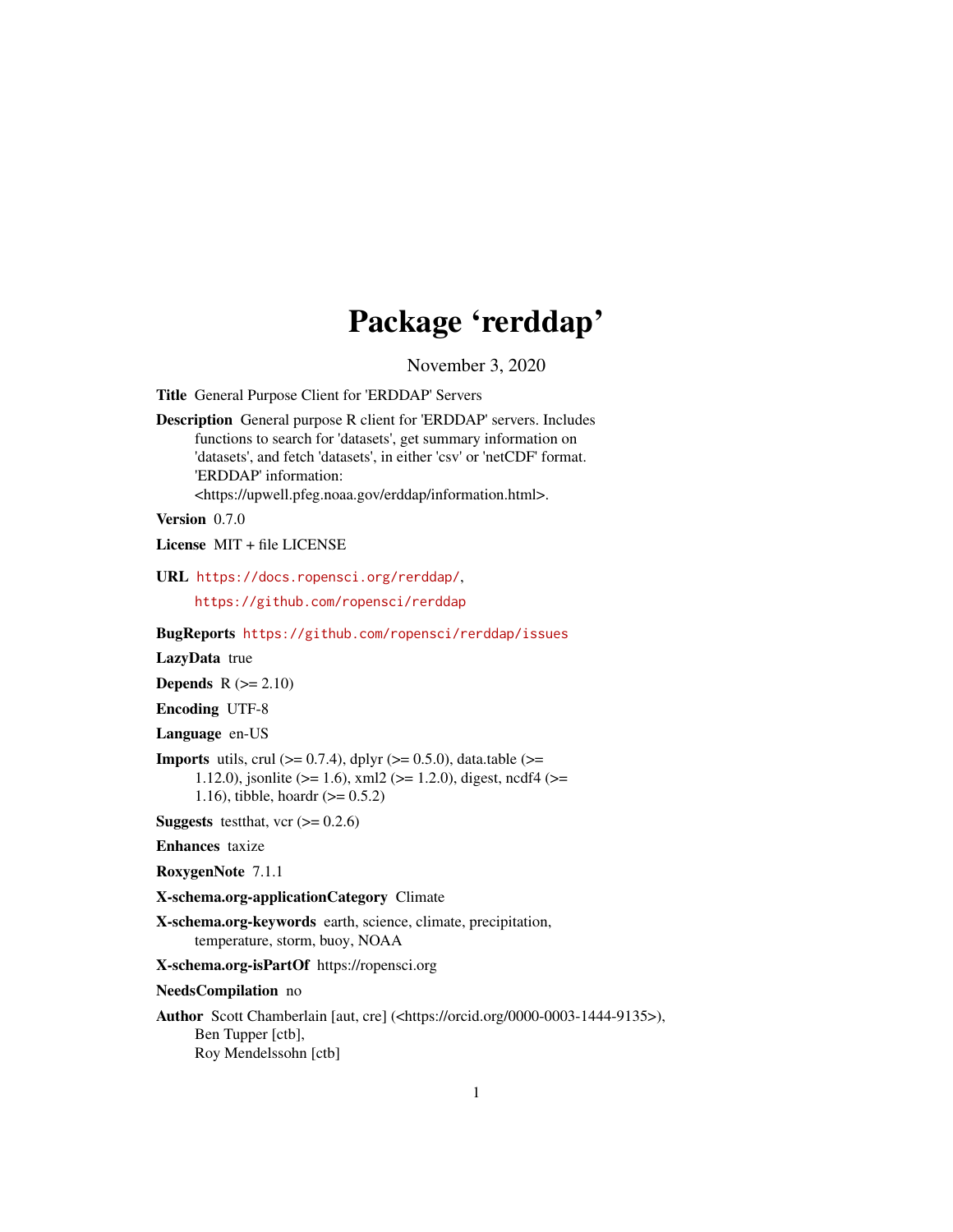<span id="page-1-0"></span>Maintainer Scott Chamberlain <myrmecocystus@gmail.com> Repository CRAN Date/Publication 2020-11-03 06:40:03 UTC

# R topics documented:

|       |                                                                                                              | $\overline{2}$  |
|-------|--------------------------------------------------------------------------------------------------------------|-----------------|
|       |                                                                                                              | 3               |
|       |                                                                                                              | $\overline{4}$  |
|       |                                                                                                              | 5               |
|       |                                                                                                              | 6               |
|       |                                                                                                              | 7               |
|       |                                                                                                              | 8               |
|       |                                                                                                              | 8               |
|       |                                                                                                              | 9               |
|       |                                                                                                              | 10              |
|       |                                                                                                              | $\overline{10}$ |
|       |                                                                                                              | -11             |
|       | eurl                                                                                                         | -13             |
|       |                                                                                                              | 14              |
|       |                                                                                                              | -15             |
|       |                                                                                                              | -19             |
|       |                                                                                                              | 21              |
|       | ioos categories $\ldots \ldots \ldots \ldots \ldots \ldots \ldots \ldots \ldots \ldots \ldots \ldots \ldots$ | 21              |
|       |                                                                                                              | 22              |
|       |                                                                                                              | 22              |
|       |                                                                                                              | 23              |
|       |                                                                                                              | 23              |
|       |                                                                                                              | 24              |
|       | tabledap                                                                                                     |                 |
|       |                                                                                                              |                 |
|       |                                                                                                              | <sup>28</sup>   |
|       |                                                                                                              |                 |
| Index |                                                                                                              | 29              |
|       |                                                                                                              |                 |

rerddap-package *rerddap*

#### Description

General purpose R client for ERDDAP servers

# ERDDAP info

NOAA's ERDDAP service holds many datasets of interest. It's built on top of OPenDAP. You can search for datasets via [ed\\_search\(\)](#page-9-1), list datasets via [ed\\_datasets\(\)](#page-9-2), get information on a single dataset via [info\(\)](#page-18-1), then get data you want for either tabledap type via [tabledap\(\)](#page-23-1), or for griddap type via [griddap\(\)](#page-14-1)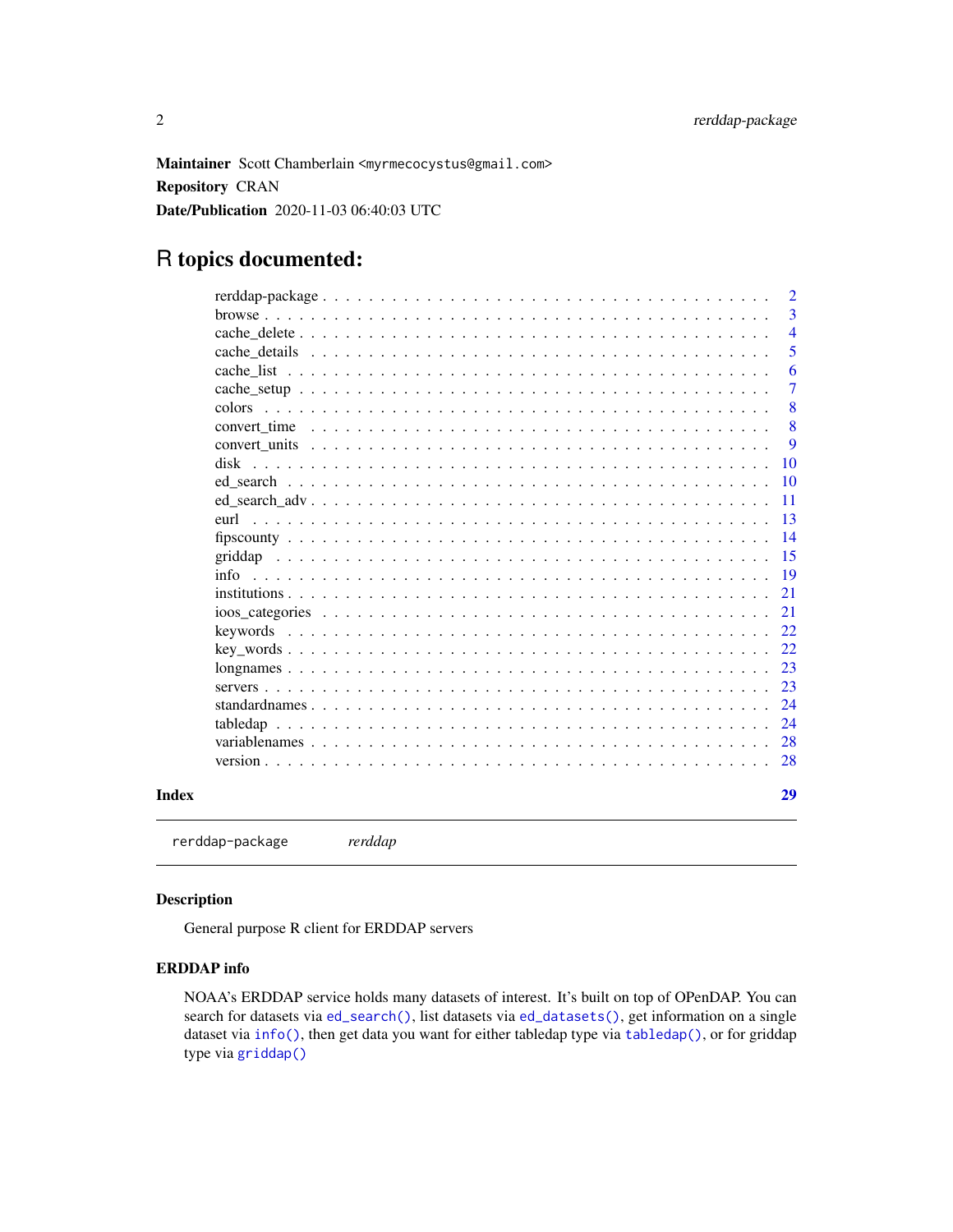#### <span id="page-2-0"></span>browse 3

#### tabledap/griddap

tabledap and griddap have different interfaces to query for data, so [tabledap\(\)](#page-23-1) and [griddap\(\)](#page-14-1) are separated out as separate functions even though some of the internals are the same. In particular, with tabledap you can query on/subset all variables, whereas with gridddap, you can only query on/subset the dimension varibles (e.g., latitude, longitude, altitude).

#### Data size

With griddap data via [griddap\(\)](#page-14-1) you can get a lot of data quickly. Try small searches of a dataset to start to get a sense for the data, then you can increase the amount of data you get. See [griddap\(\)](#page-14-1) for more details.

#### Caching

rerddap by default caches the requests you make, so that if you happen to make the same request again, the data is restored from the cache, rather than having to go out and retrieve it remotely. For most applications, this is good, as it can speed things up when doing a lot of request in a script, and works because in most cases an ERDDAP request is "idempotent". This means that the the request will always return the same thing no matter what requests came before - it doesn't depend on state. However this is not true if the script uses either "last" in [griddap\(\)](#page-14-1) or "now" in [tabledap\(\)](#page-23-1) as these will return different values as time elapses and data are added to the datasets. While it is desirable to have ERDDAP purely idempotent, the "last" and "now" constructs are very helpful for people using ERDDAP in dashboards, webpages, regular input to models and the like, and the benefits far outweigh the problems. However, if you are using either "last" or "now" in an **rerddap** based script, you want to be very careful to clear the **rerddap** cache, otherwise the request will be viewed as the same, and the data from the last request, rather than the latest data, will be returned.

browse *Browse a dataset webpage.*

#### Description

Note that it is an error to call this when base::interactive() returns FALSE

#### Usage

browse(x,  $url = curl(), ...)$ 

#### Arguments

| $\mathsf{X}$ | datasetid or an object associated with a datasetid such info(), $\pi$ iddap() or<br>tabledap()                    |
|--------------|-------------------------------------------------------------------------------------------------------------------|
| url          | A URL for an ERDDAP server. Default: https://upwell.pfeg.noaa.gov/erddap/ -<br>See eurl $()$ for more information |
| .            | Further args passed on to utils: :browseURL (must be a named parameter)                                           |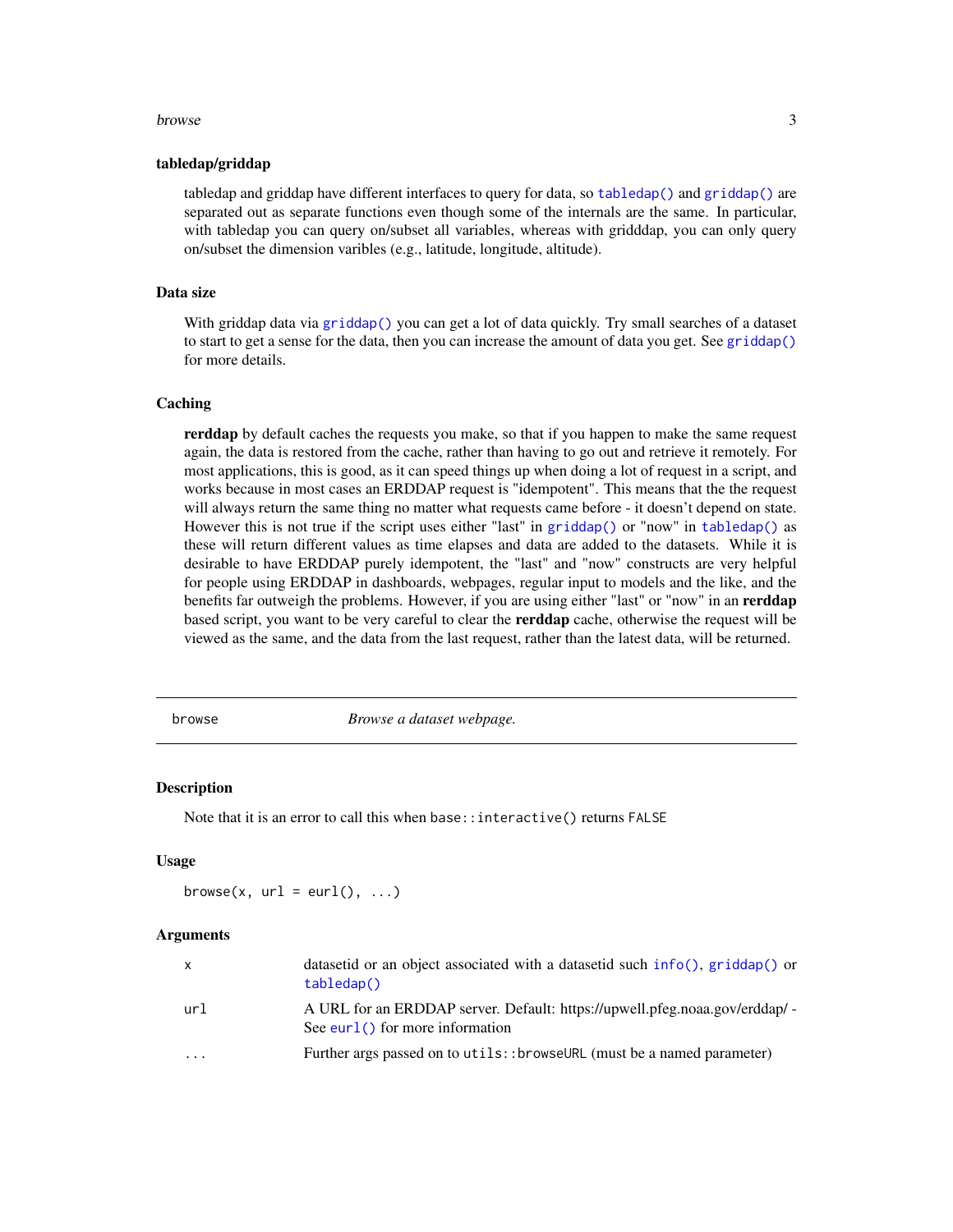#### <span id="page-3-0"></span>Value

if in interactive mode, opens a URL in your default browser; if not, then prints the URL in the console

### Author(s)

Ben Tupper <btupper@bigelow.org>

#### Examples

```
## Not run:
if (interactive()) {
# browse by dataset_id
browse('erdATastnhday')
# browse info class
my_info <- info('erdATastnhday')
browse(my_info)
# browse tabledap class
my_tabledap <- tabledap('erdCalCOFIlrvsiz', fields=c('latitude','longitude','larvae_size',
   'itis_tsn'), 'time>=2011-10-25', 'time<=2011-10-31')
browse(my_tabledap)
}
## End(Not run)
```
<span id="page-3-1"></span>cache\_delete *Delete cached files*

# Description

Delete cached files

#### Usage

cache\_delete(x, force = FALSE)

cache\_delete\_all(force = FALSE)

## Arguments

| x     | File names                                              |
|-------|---------------------------------------------------------|
| force | (logical) Should files be force deleted? Default: FALSE |

# See Also

Other cache: [cache\\_details\(](#page-4-1)), [cache\\_list\(](#page-5-1)), [cache\\_setup\(](#page-6-1))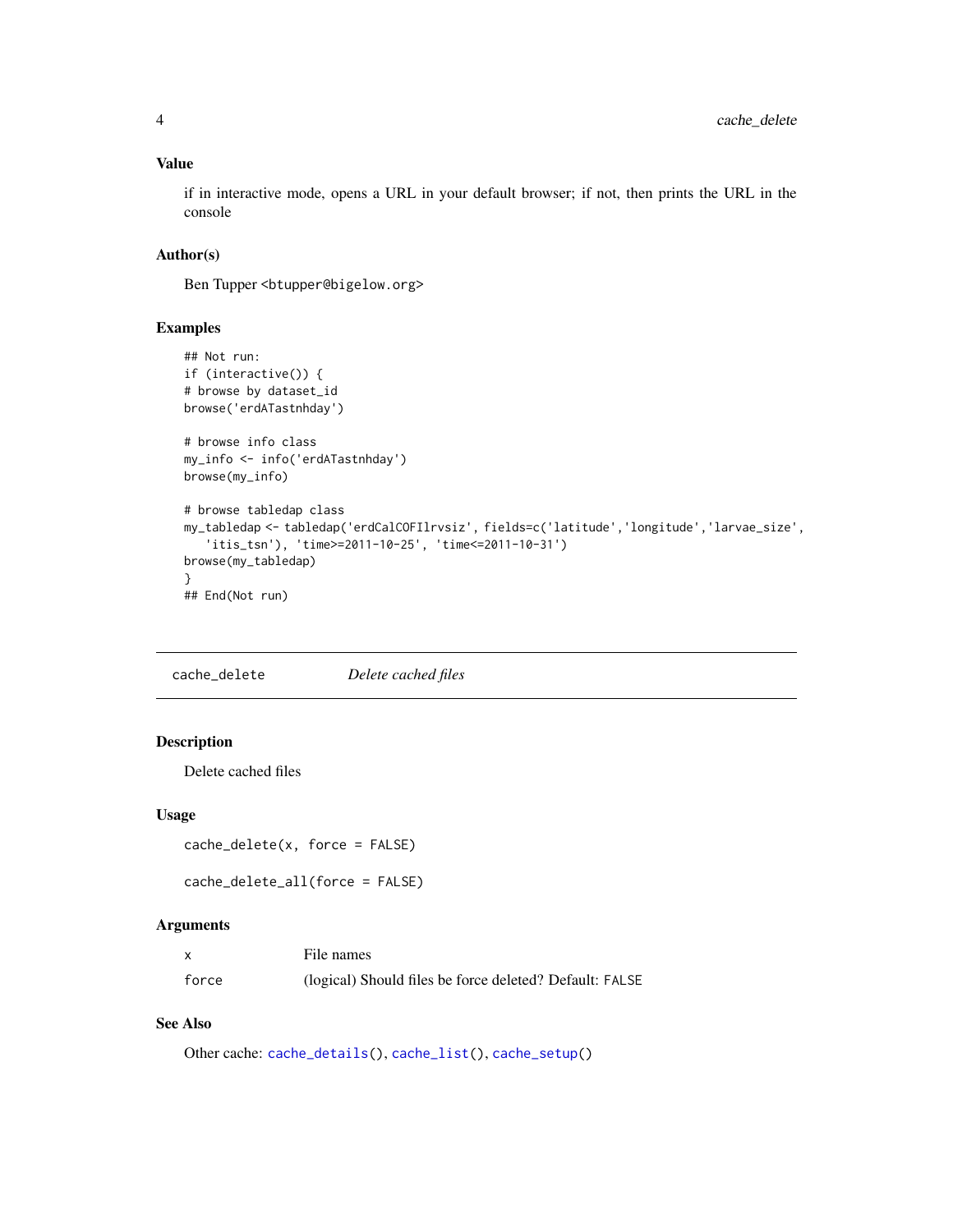# <span id="page-4-0"></span>cache\_details 5

#### Examples

```
## Not run:
# delete files by name in cache
# cache_delete('9911750294a039b8b517c8bf288978ea.csv')
# cache_delete(c('9911750294a039b8b517c8bf288978ea.csv',
# 'b26825b6737da13d6a52c28c8dfe690f.csv'))
# You can delete from the output of griddap or tabledap fxns
## tabledap
(table_res <- tabledap('erdCinpKfmBT'))
cache_delete(table_res)
## griddap
(out <- info('erdQMekm14day'))
(grid_res <- griddap(out,
time = c('2015-12-28','2016-01-01'),
latitude = c(24, 23),
longitude = c(88, 90)))
cache_delete(grid_res)
## End(Not run)
```
<span id="page-4-1"></span>cache\_details *Get details of cached files*

# Description

Get details of cached files

#### Usage

```
cache_details(x)
```
#### Arguments

x File names

#### Details

Can be used to list details for all files, both .nc and .csv types, or details for just individual files of class tabledap, griddap\_nc, and griddap\_csv

#### See Also

```
Other cache: cache_delete(), cache_list(), cache_setup()
```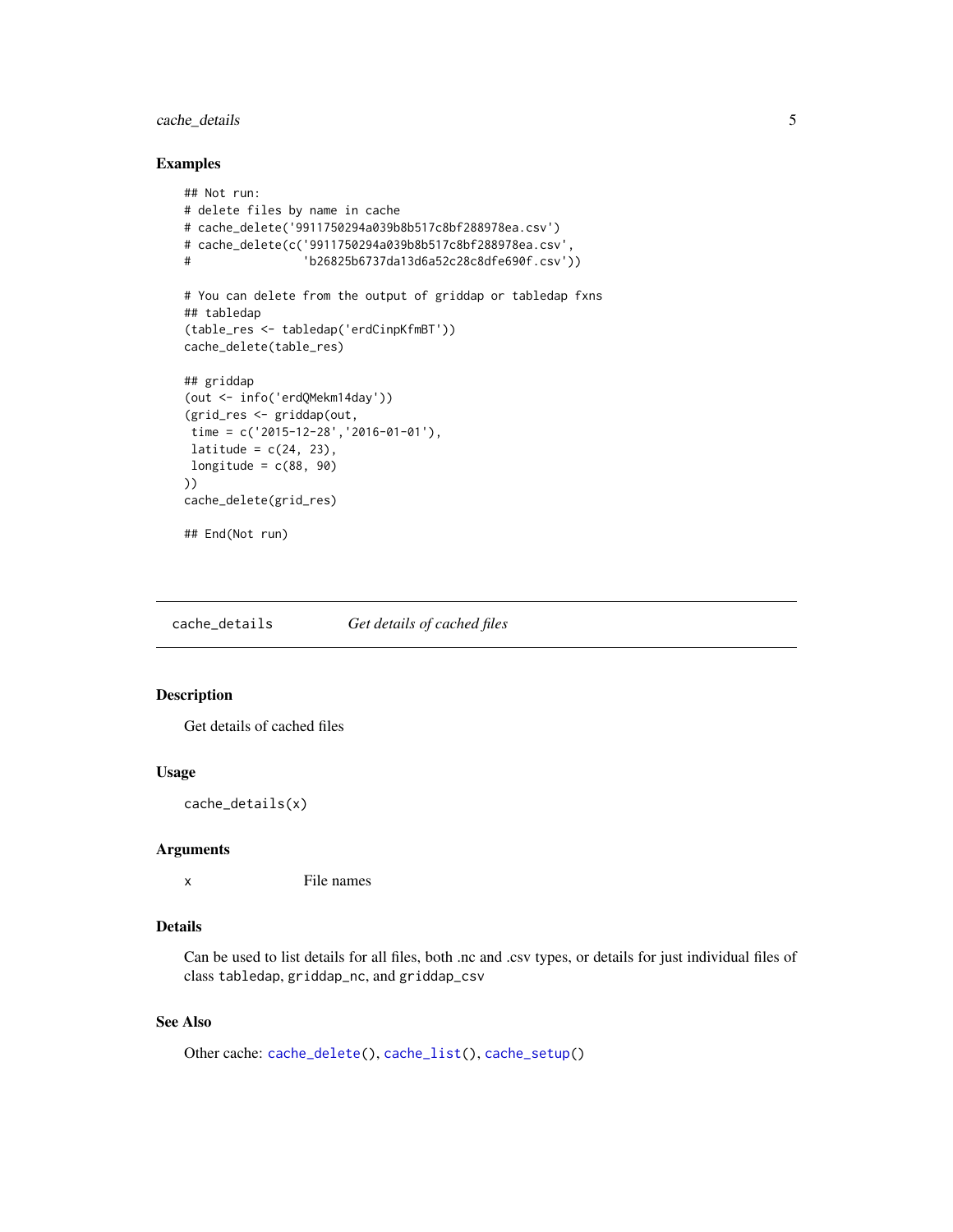#### Examples

```
## Not run:
# List details for all cached files
cache_details()
```
## End(Not run)

<span id="page-5-1"></span>cache\_list *List cached files*

#### Description

List cached files

#### Usage

cache\_list()

# See Also

Other cache: [cache\\_delete\(](#page-3-1)), [cache\\_details\(](#page-4-1)), [cache\\_setup\(](#page-6-1))

```
## Not run:
# list files in cache
cache_list()
# List info for files
## download some data first
tabledap('erdCinpKfmBT')
griddap('erdVHNchlamday',
 time = c('2015-04-01','2015-04-10'),
 latitude = c(18, 21),
longitude = c(-120, -119))
(x \leq \text{cache\_list}()cache_details(x$nc[1])
cache_details(x$csv[1])
cache_details()
# delete files by name in cache
# cache_delete(x$nc[1])
# cache_delete(x$nc[2:3])
## End(Not run)
```
<span id="page-5-0"></span>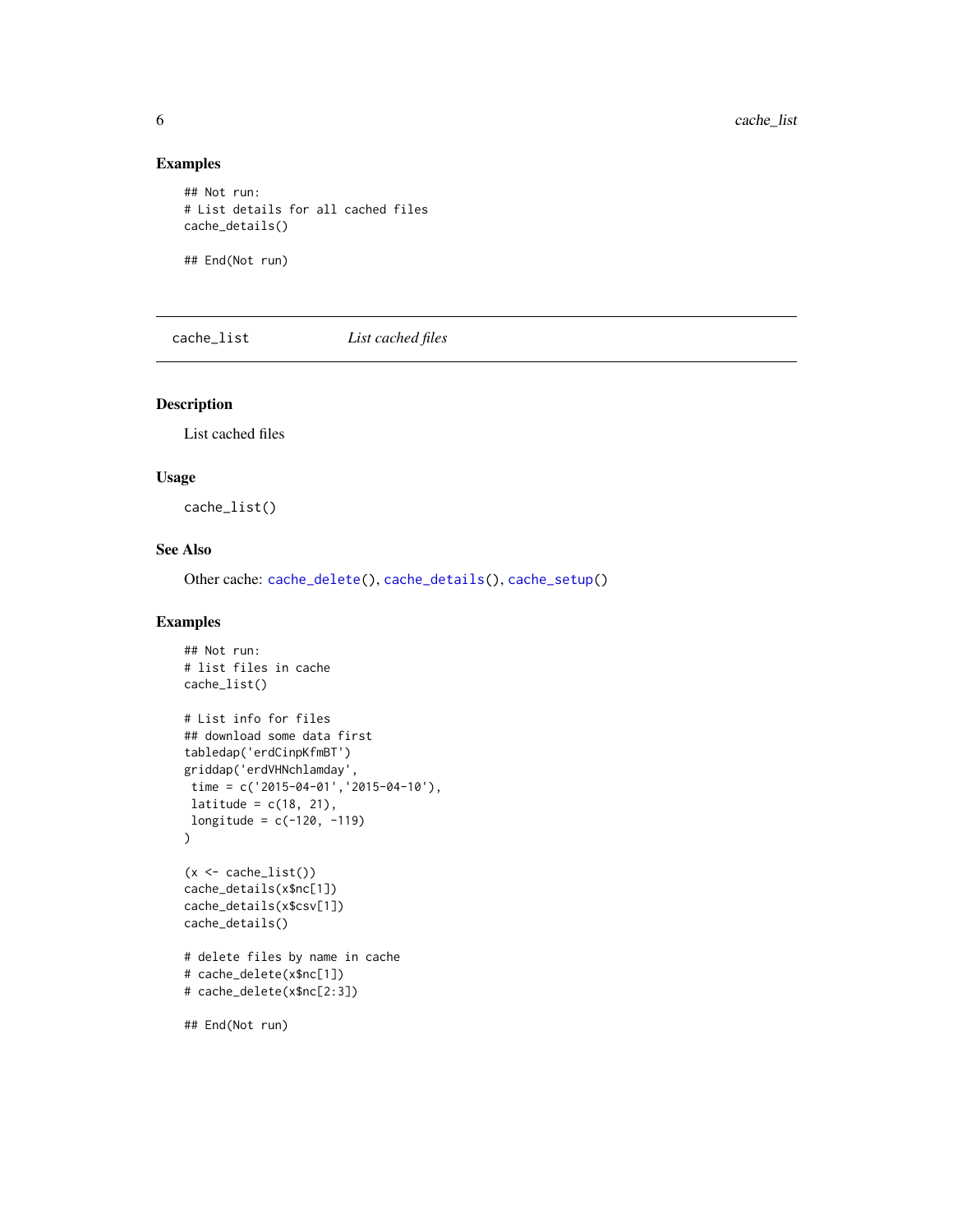<span id="page-6-1"></span><span id="page-6-0"></span>

#### Description

Setup cache path

# Usage

```
cache_setup(path_suffix = NULL, temp_dir = FALSE)
```
cache\_info()

#### Arguments

| path suffix | (character) the path suffix to use for storing cached files, appended to user cache<br>dir.                             |
|-------------|-------------------------------------------------------------------------------------------------------------------------|
| temp_dir    | (logical) if TRUE use a randomly assigned tempdir (and path_suffix is ig-<br>nored), if FALSE, you can use path_suffix. |

#### Details

Looks first if the user has set a cache path suffix in an env var or R option. If not found, proceeds to use a temp directory if not in interactive mode, but if interactive, asks user to setup a default cache location that will work across sessions (but user can say no, in which case a temp directory will be used, and each package start will require cache setup again)

### Value

the full cache path, a directory (character)

#### See Also

Other cache: [cache\\_delete\(](#page-3-1)), [cache\\_details\(](#page-4-1)), [cache\\_list\(](#page-5-1))

```
## Not run:
# default path
cache_setup()
# you can define your own path
cache_setup(path = "foobar")
# set a tempdir - better for programming with to avoid prompt
cache_setup(temp_dir = TRUE)
# cache info
```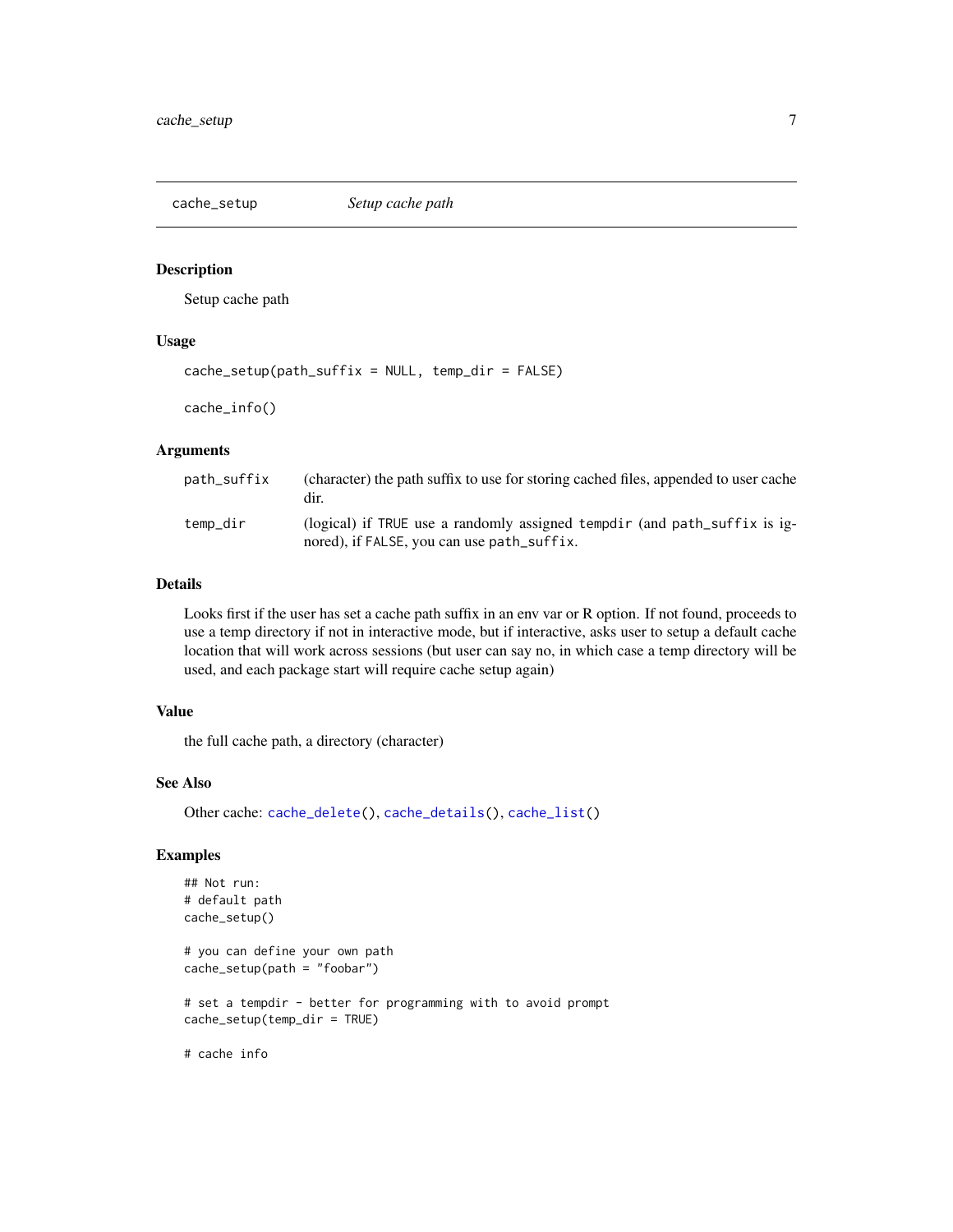```
cache_info()
```

```
## End(Not run)
```
colors *cmocean colors The cmocean color palette by Kristen Thyng as implemented in the R package "oce"*

#### Description

str(colors) List of 13 \$ viridis \$ cdom \$ chlorophyll \$ density \$ freesurface \$ oxygen \$ par \$ phase \$ salinity \$ temperature \$ turbidity \$ velocity \$ vorticity

#### Usage

colors

#### Format

An object of class list of length 13.

convert\_time *Convert a UDUNITS compatible time to ISO time*

#### Description

Convert a UDUNITS compatible time to ISO time

# Usage

```
convert_time(
 n = NULL,isoTime = NULL,
 units = "seconds since 1970-01-01T00:00:00Z",
 url = curl(),method = "local",
  ...
)
```
#### Arguments

| n       | numeric; A unix time number.                                                                                                                          |
|---------|-------------------------------------------------------------------------------------------------------------------------------------------------------|
| isoTime | character; A string time representation.                                                                                                              |
| units   | character; Units to return. Default: "seconds since 1970-01-01T00:00:00Z"                                                                             |
| url     | Base URL of the ERDDAP server. See eurl() for more information                                                                                        |
| method  | (character) One of local or web. Local simply uses as POSIXct(), while web<br>method uses the ERDDAP time conversion service /erddap/convert/time.txt |
|         | Curl options passed on to crul: verb-GET                                                                                                              |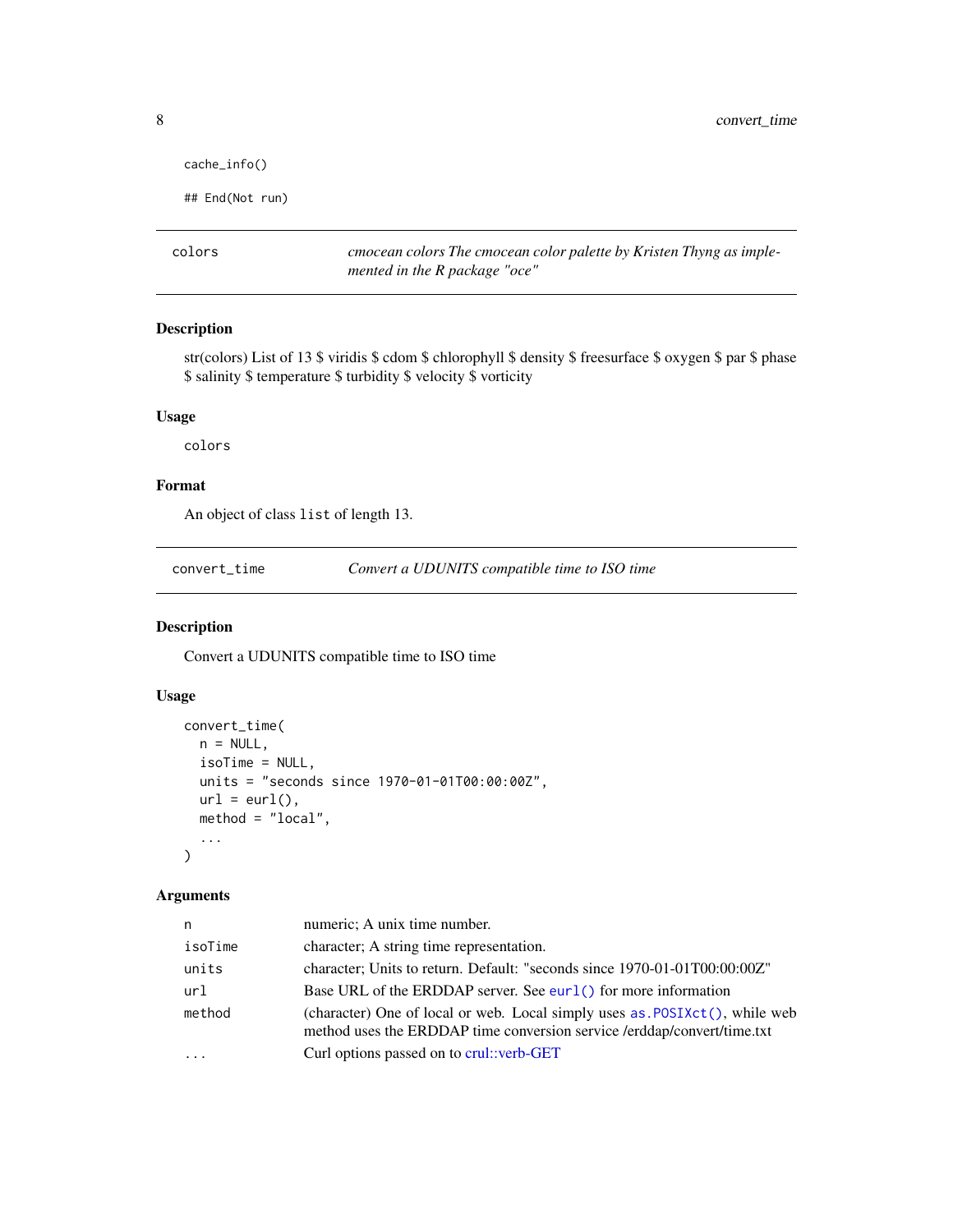# <span id="page-8-0"></span>convert\_units 9

# Details

When method = "web" time zone is GMT/UTC

#### Examples

```
## Not run:
# local conversions
convert_time(n = 473472000)
convert_time(isoTime = "1985-01-02T00:00:00Z")
# using an erddap web service
convert_time(n = 473472000, method = "web")
convert_time(isoTime = "1985-01-02T00:00:00Z", method = "web")
```
## End(Not run)

convert\_units *Convert a CF Standard Name to/from a GCMD Science Keyword*

#### Description

Convert a CF Standard Name to/from a GCMD Science Keyword

### Usage

```
convert\_units(udunits = NULL, ucum = NULL, url = curl(), ...)
```
# Arguments

| udunits | character; A UDUNITS character string https://www.unidata.ucar.edu/software/udunits/ |
|---------|--------------------------------------------------------------------------------------|
| ucum    | character; A UCUM character string https://ucum.org/ucum.html                        |
| ur1     | Base URL of the ERDDAP server. See eurl() for more information                       |
| .       | Curl options passed on to crul::verb-GET                                             |

# Examples

```
## Not run:
convert_units(udunits = "degree_C meter-1")
convert_units(ucum = "Cel.m-1")
```
## End(Not run)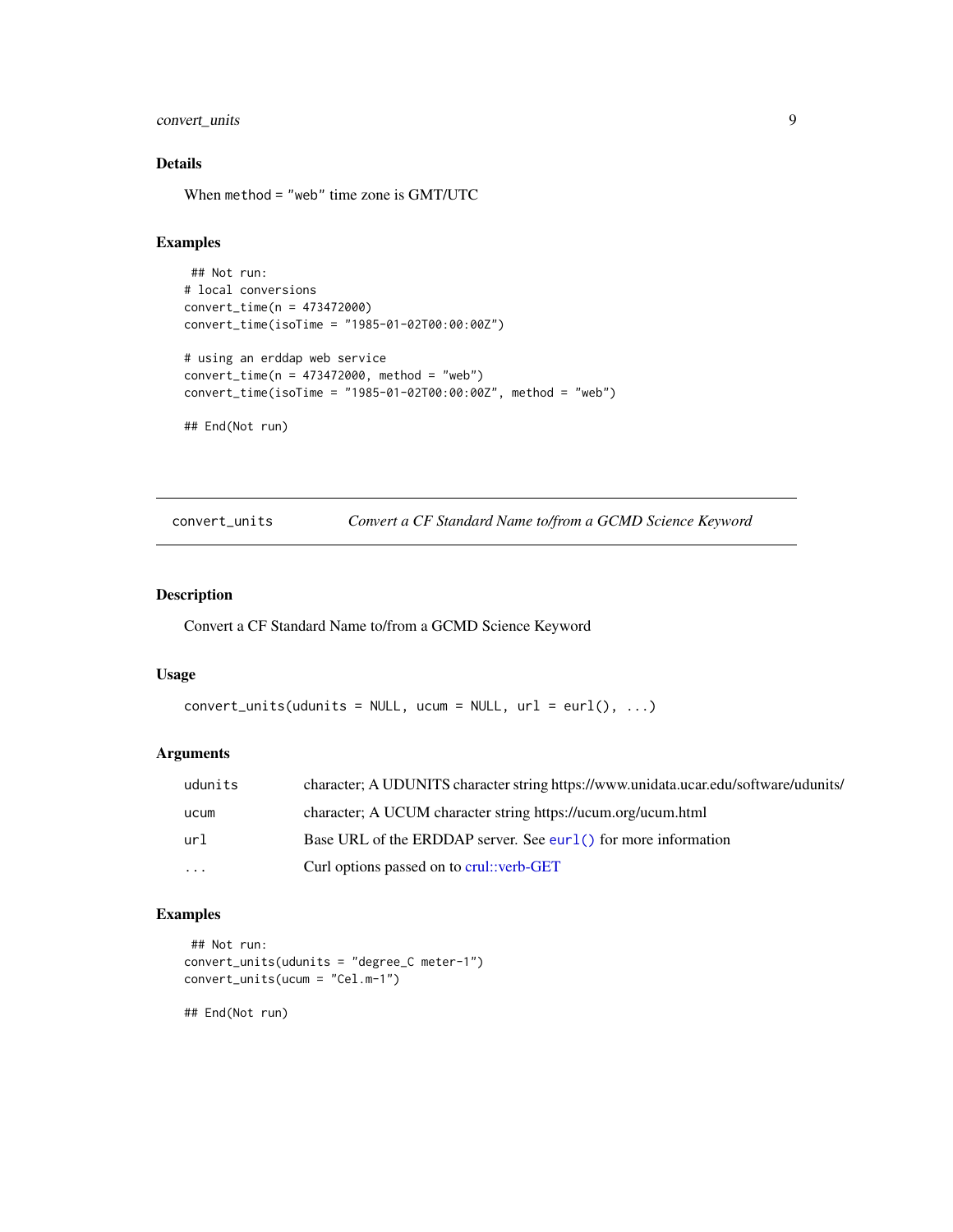<span id="page-9-3"></span><span id="page-9-0"></span>

# <span id="page-9-4"></span>Description

Options for saving ERDDAP datasets.

# Usage

```
disk(path = NULL, overwrite = TRUE)
```
memory()

# Arguments

| path      | Path to store files in. A directory, not a file. Default: the root cache path, see<br>cache_setup |
|-----------|---------------------------------------------------------------------------------------------------|
| overwrite | (logical) Overwrite an existing file of the same name? Default: TRUE                              |

<span id="page-9-1"></span>

# <span id="page-9-2"></span>Description

Search for ERDDAP tabledep or griddap datasets

# Usage

```
ed_search(
 query,
 page = NULL,
 page_size = NULL,
 which = "grid,
 url = curl(),...
)
ed_datasets(which = "tabledap", url = eurl())
```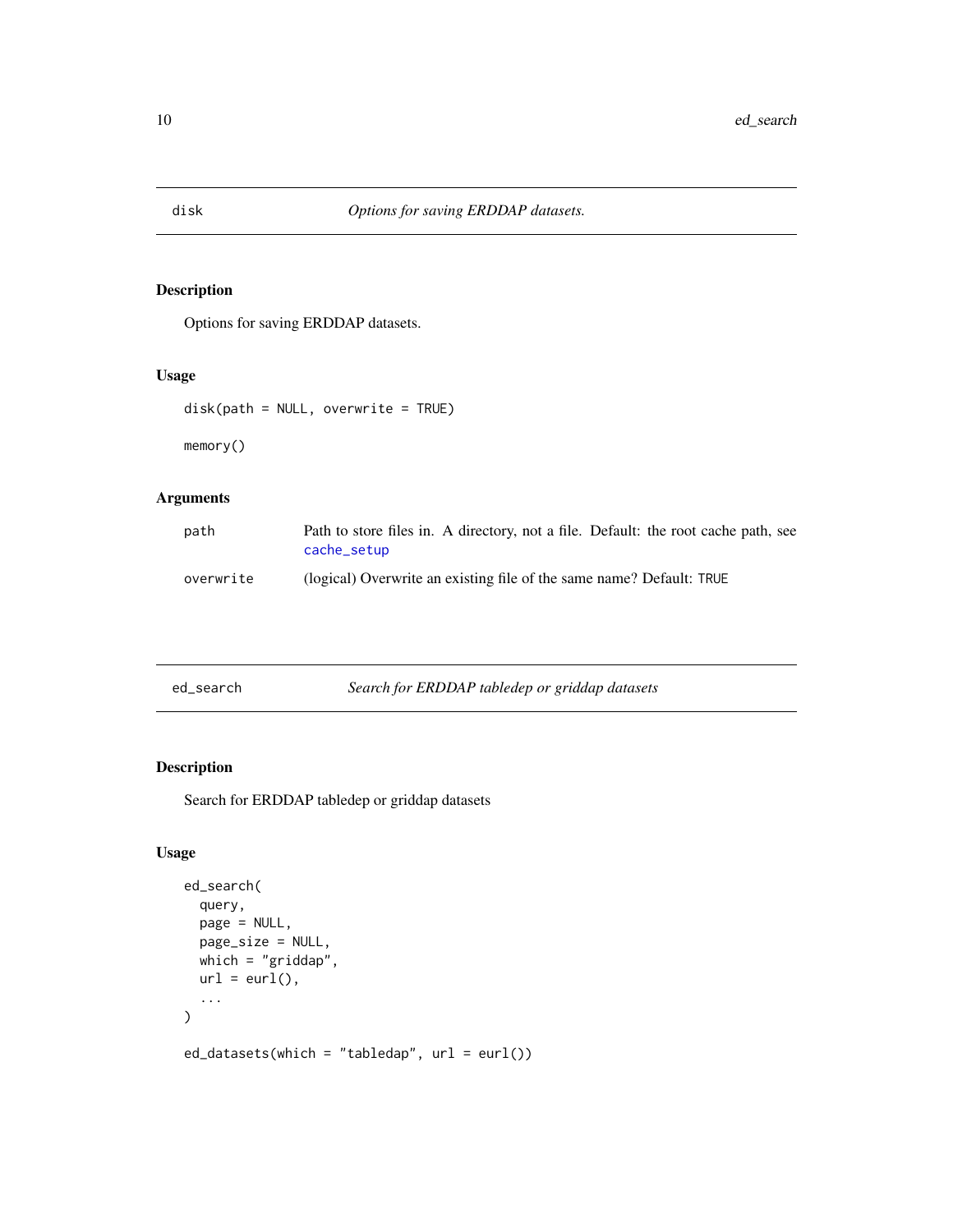# <span id="page-10-0"></span>ed\_search\_adv 11

#### Arguments

| query     | (character) Search terms                                                                                          |
|-----------|-------------------------------------------------------------------------------------------------------------------|
| page      | (integer) Page number                                                                                             |
| page_size | (integer) Results per page                                                                                        |
| which     | (character) One of tabledep or griddap.                                                                           |
| url       | A URL for an ERDDAP server. Default: https://upwell.pfeg.noaa.gov/erddap/ -<br>See eurl $()$ for more information |
| $\cdots$  | Curl options passed on to crul::verb-GET (must be named parameters)                                               |

## References

https://upwell.pfeg.noaa.gov/erddap/index.html

#### Examples

```
## Not run:
(out <- ed_search(query='temperature'))
out$alldata[[1]]
(out <- ed_search(query='size'))
out$info
# List datasets
ed_datasets('table')
ed_datasets('grid')
# use a different ERDDAP server
## Marine Institute (Ireland)
ed_search("temperature", url = "http://erddap.marine.ie/erddap/")
## End(Not run)
```
ed\_search\_adv *Advanced search for ERDDAP tabledep or griddap datasets*

# Description

Advanced search for ERDDAP tabledep or griddap datasets

# Usage

```
ed_search_adv(
 query = NULL,
 page = 1,
 page_size = 1000,
 protocol = NULL,
 cdm_data_type = NULL,
```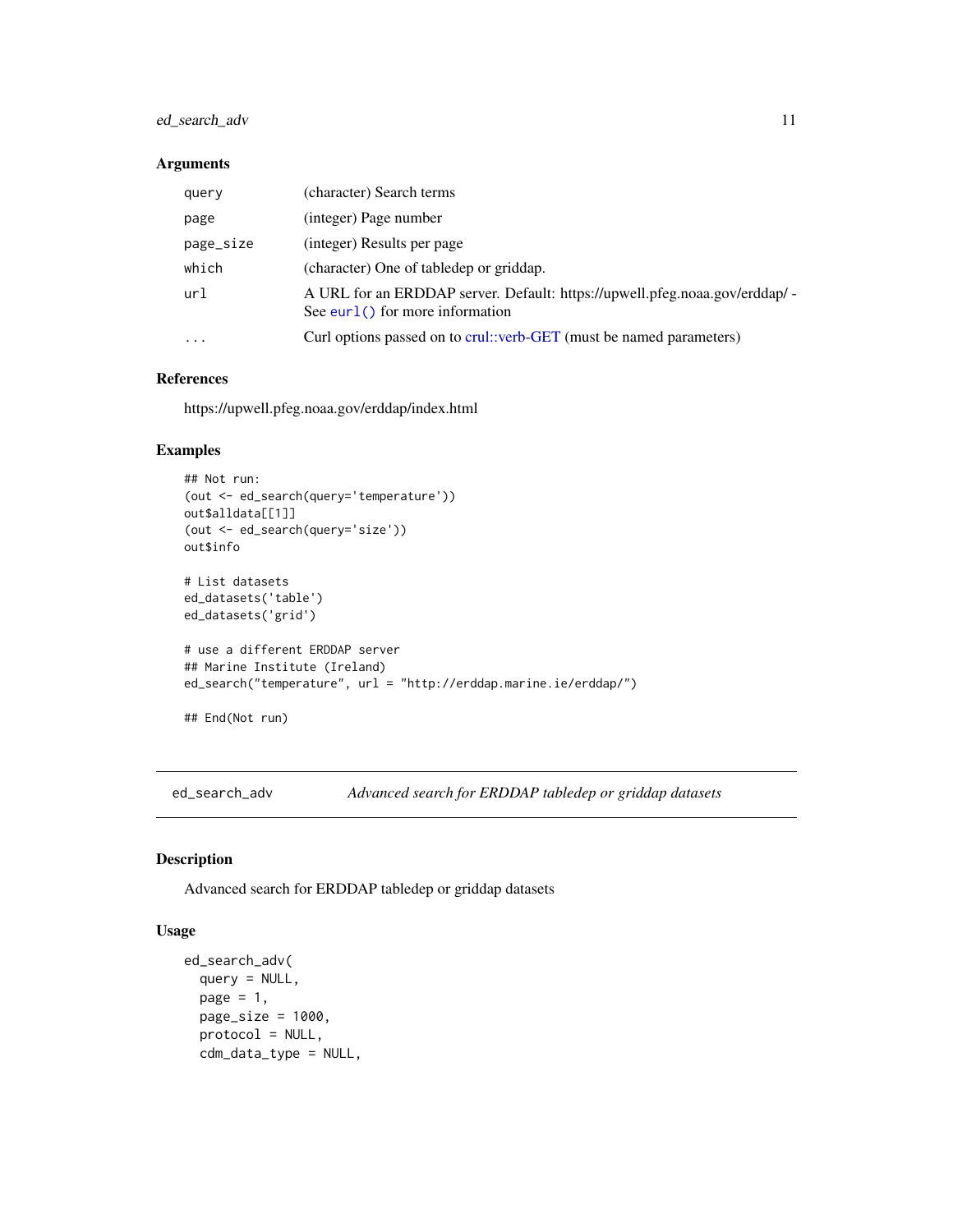```
institution = NULL,
  ioos_category = NULL,
  keywords = NULL,
  long_name = NULL,
  standard_name = NULL,
 variableName = NULL,
 maxLat = NULL,minLon = NULL,
 maxLon = NULL,
 minLat = NULL,
 minTime = NULL,
 maxTime = NULL,url = curl(),...
\mathcal{L}
```
# Arguments

| query            | (character) Search terms                                                                                                                                                                                                                                                                                                                                                           |  |  |
|------------------|------------------------------------------------------------------------------------------------------------------------------------------------------------------------------------------------------------------------------------------------------------------------------------------------------------------------------------------------------------------------------------|--|--|
| page             | (integer) Page number. Default: 1                                                                                                                                                                                                                                                                                                                                                  |  |  |
| page_size        | (integer) Results per page: Default: 1000                                                                                                                                                                                                                                                                                                                                          |  |  |
| protocol         | (character) One of any (default), tabledep or griddap                                                                                                                                                                                                                                                                                                                              |  |  |
| cdm_data_type    | (character) One of grid, other, point, profile, timeseries, timeseriesprofile, tra-<br>jectory, trajectoryprofile                                                                                                                                                                                                                                                                  |  |  |
| institution      | (character) An institution. See the dataset institutions                                                                                                                                                                                                                                                                                                                           |  |  |
| ioos_category    | (character) An ioos category See the dataset ioos_categories                                                                                                                                                                                                                                                                                                                       |  |  |
| keywords         | (character) A keywords. See the dataset keywords                                                                                                                                                                                                                                                                                                                                   |  |  |
| long_name        | (character) A long name. See the dataset longnames                                                                                                                                                                                                                                                                                                                                 |  |  |
| standard name    | (character) A standar dname. See the dataset standardnames                                                                                                                                                                                                                                                                                                                         |  |  |
| variableName     | (character) A variable name. See the dataset variablenames                                                                                                                                                                                                                                                                                                                         |  |  |
| minLon, maxLon   | (numeric) Minimum and maximum longitude. Some datasets have longitude<br>values within -180 to 180, others use 0 to 360. If you specify min and max<br>Longitude within -180 to 180 (or 0 to 360), ERDDAP will only find datasets<br>that match the values you specify. Consider doing one search: longitude -180 to<br>360, or two searches: longitude -180 to 180, and 0 to 360. |  |  |
| minLat, maxLat   | (numeric) Minimum and maximum latitude, between -90 and 90                                                                                                                                                                                                                                                                                                                         |  |  |
| minTime, maxTime |                                                                                                                                                                                                                                                                                                                                                                                    |  |  |
|                  | (numeric/character) Minimum and maximum time. Time string with the for-<br>mat "yyyy-MM-ddTHH:mm:ssZ, (e.g., 2009-01-21T23:00:00Z). If you specify<br>something, you must include at least yyyy-MM-dd; you can omit Z, :ss, :mm,<br>:HH, and T. Always use UTC (GMT/Zulu) time. Or specify the number of sec-<br>onds since 1970-01-01T00:00:00Z.                                  |  |  |
| url              | A URL for an ERDDAP server. Default: https://upwell.pfeg.noaa.gov/erddap/ -<br>See eurl $()$ for more information                                                                                                                                                                                                                                                                  |  |  |
| $\cdots$         | Curl options passed on to crul::verb-GET (must be named parameters)                                                                                                                                                                                                                                                                                                                |  |  |

<span id="page-11-0"></span>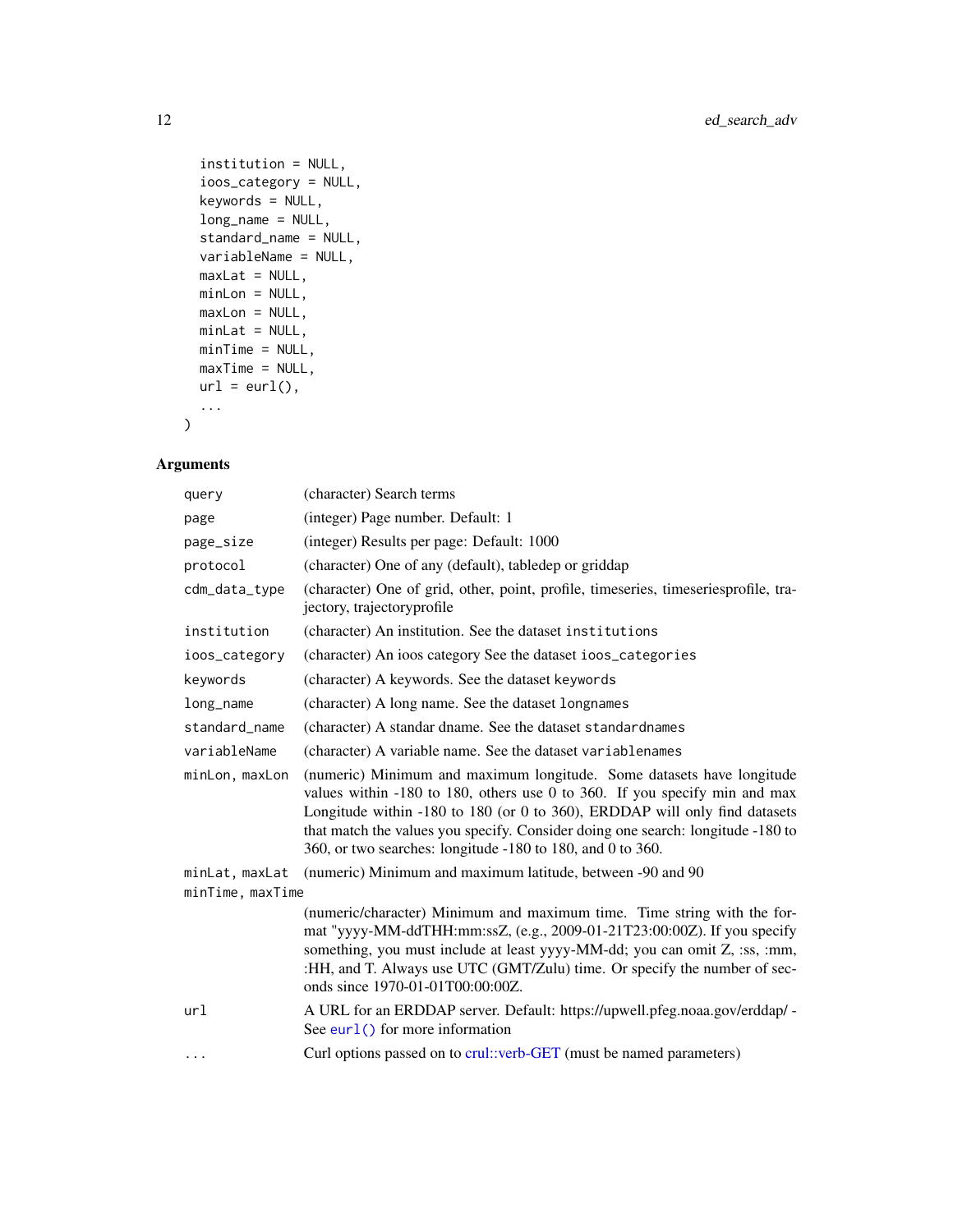<span id="page-12-0"></span>eurl 13

#### References

https://upwell.pfeg.noaa.gov/erddap/index.html

#### Examples

```
## Not run:
ed_search_adv(query = 'temperature')
ed_search_adv(query = 'temperature', protocol = "griddap")
ed_search_adv(query = 'temperature', protocol = "tabledap")
ed\_search\_adv(maxLat = 63, minLon = -107, maxLon = -87, minLat = 50,protocol = "griddap")
ed_search_adv(maxLat = 63, minLon = -107, maxLon = -87, minLat = 50,
  protocol = "tabledap")
ed_search_adv(minTime = "2010-01-01T00:00:00Z",
  maxTime="2010-02-01T00:00:00Z")
(out \leq ed_search_adv(maxLat = 63, minLon = -107, maxLon = -87, minLat = 50,
             minTime = "2010-01-01T00:00:00Z",
             maxTime="2010-02-01T00:00:00Z"))
out$alldata[[1]]
ed_search_adv(variableName = 'upwelling')
ed_search_adv(query = 'upwelling', protocol = "tabledap")
# use a different URL
ed_search_adv(query = 'temperature', url = servers()$url[6])
## End(Not run)
```
<span id="page-12-1"></span>

eurl *Default ERDDAP server URL*

#### Description

Default ERDDAP server URL

#### Usage

eurl()

#### Details

default url is https://upwell.pfeg.noaa.gov/erddap/

You can set a default using an environment variable so you don't have to pass anything to the URL parameter in your function calls.

In your .Renviron file or similar set a URL for the environment variable RERDDAP\_DEFAULT\_URL, like RERDDAP\_DEFAULT\_URL=https://upwell.pfeg.noaa.gov/erddap/

It's important that you include a trailing slash in your URL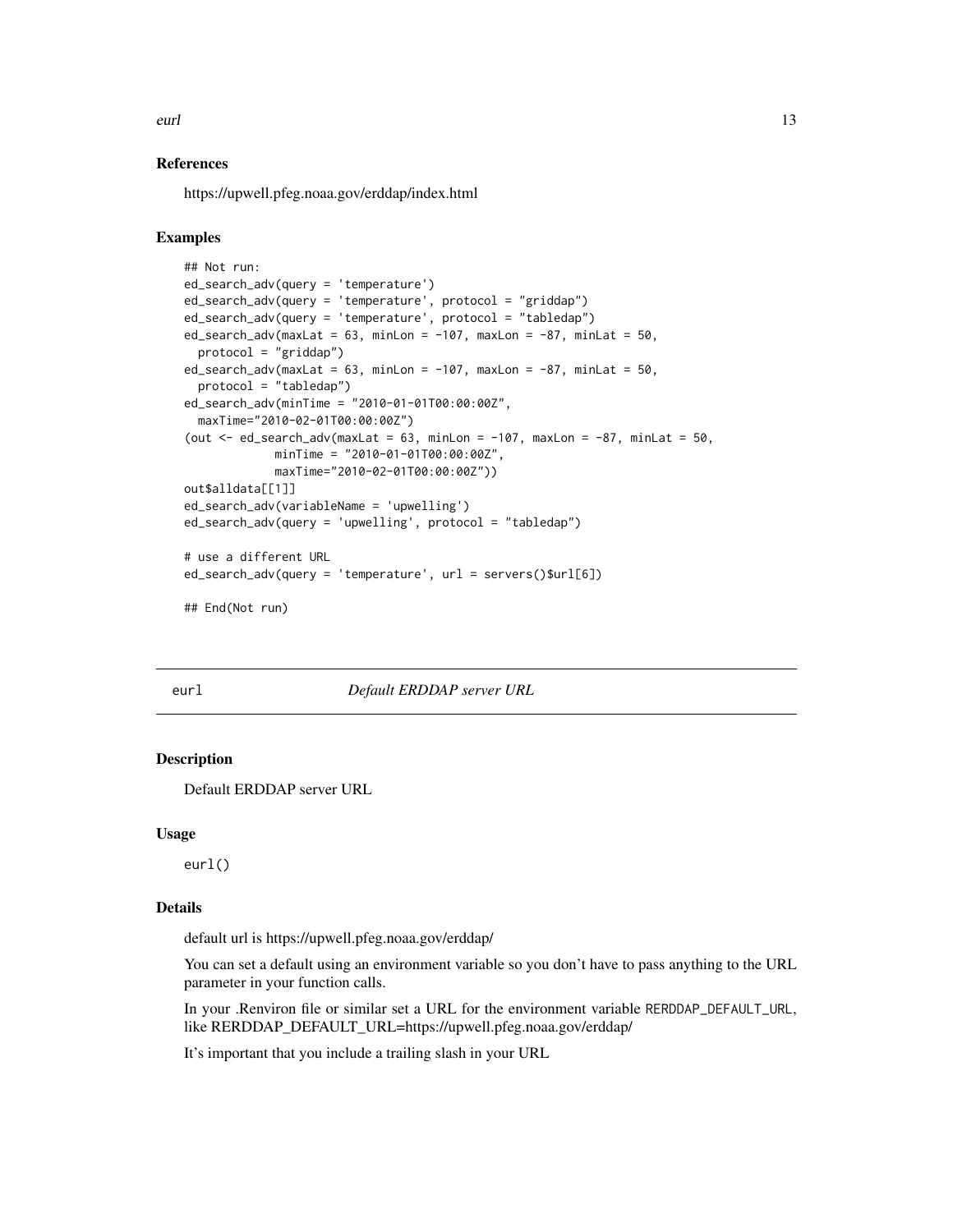# <span id="page-13-0"></span>14 *fipscounty*

## Examples

```
eurl()
Sys.setenv(RERDDAP_DEFAULT_URL = "https://google.com")
Sys.getenv("RERDDAP_DEFAULT_URL")
eurl()
Sys.unsetenv("RERDDAP_DEFAULT_URL")
eurl()
```

```
fipscounty Convert a FIPS County Code to/from a County Name
```
# Description

Convert a FIPS County Code to/from a County Name

## Usage

```
fipscounty(county = NULL, code = NULL, url = curl(), ...)
```
# Arguments

| county   | character; A county name.                                                                                         |
|----------|-------------------------------------------------------------------------------------------------------------------|
| code     | numeric; A FIPS code.                                                                                             |
| url      | A URL for an ERDDAP server. Default: https://upwell.pfeg.noaa.gov/erddap/ -<br>See eurl $()$ for more information |
| $\cdots$ | Curl options passed on to crul: verb-GET                                                                          |

# Examples

```
## Not run:
fipscounty(code = "06053")
fipscounty(county = "CA, Monterey")
fipscounty(county = "OR, Multnomah")
```
## End(Not run)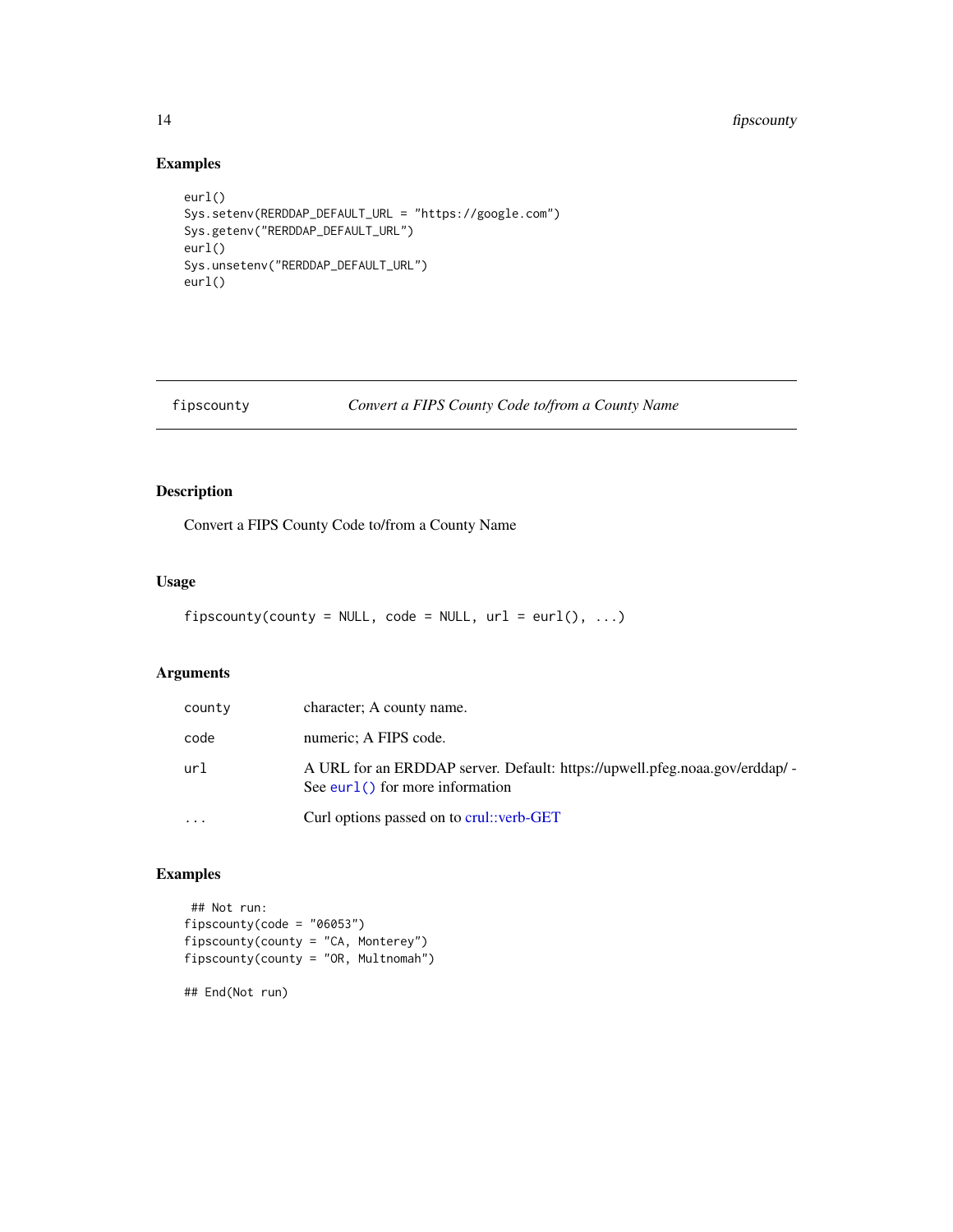<span id="page-14-1"></span><span id="page-14-0"></span>

# Description

Get ERDDAP gridded data

# Usage

```
griddap(
 x,
 ...,
 fields = "all",
 stride = 1,
 fmt = "nc",url = curl(),store = disk(),
 read = TRUE,
 callopts = list()
\mathcal{L}
```
# Arguments

| x        | Anything coercable to an object of class info. So the output of a call to info, or<br>a datasetid, which will internally be passed through info                                                                                                                                                                             |
|----------|-----------------------------------------------------------------------------------------------------------------------------------------------------------------------------------------------------------------------------------------------------------------------------------------------------------------------------|
| $\ddots$ | Dimension arguments. See examples. Can be any 1 or more of the dimensions<br>for the particular dataset - and the dimensions vary by dataset. For each dimen-<br>sion, pass in a vector of length two, with min and max value desired. at least 1<br>required.                                                              |
| fields   | (character) Fields to return, in a character vector.                                                                                                                                                                                                                                                                        |
| stride   | (integer) How many values to get. $1 =$ get every value, $2 =$ get every other value,<br>etc. Default: 1 (i.e., get every value)                                                                                                                                                                                            |
| fmt      | (character) One of csv or nc (for netedf). Default: nc                                                                                                                                                                                                                                                                      |
| url      | A URL for an ERDDAP server. Default: https://upwell.pfeg.noaa.gov/erddap/ -<br>See eurl() for more information                                                                                                                                                                                                              |
| store    | One of disk (default) or memory. You can pass options to disk. Beware: if you<br>choose fmt="nc", we force store=disk() because nc files have to be written<br>to disk.                                                                                                                                                     |
| read     | (logical) Read data into memory or not. Does not apply when store parameter<br>is set to memory (which reads data into memory). For large csv, or especially<br>netcdf files, you may want to set this to FALSE, which simply returns a summary<br>of the dataset - and you can read in data piecemeal later. Default: TRUE |
| callopts | Curl options passed on to verb-GET                                                                                                                                                                                                                                                                                          |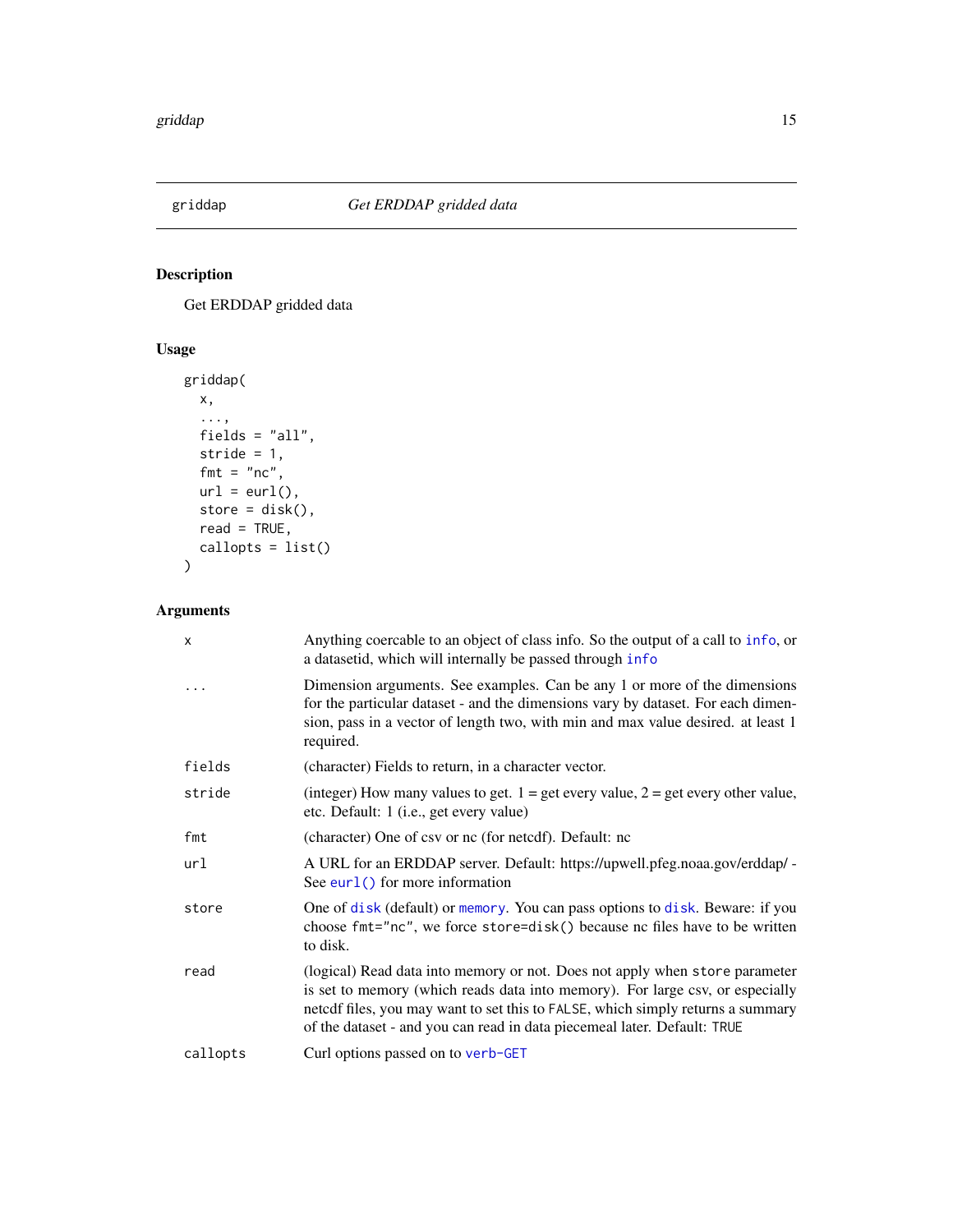# Details

#### Details:

If you run into an error like "HTTP Status 500 - There was a (temporary?) problem. Wait a minute, then try again.". it's likely they are hitting up against a size limit, and they should reduce the amount of data they are requesting either via space, time, or variables. Pass in config = verbose() to the request, and paste the URL into your browser to see if the output is garbled to examine if there's a problem with servers or this package

#### Value

An object of class griddap\_csv if csv chosen or griddap\_nc if nc file format chosen.

- griddap\_csv: a data.frame created from the downloaded csv data
- griddap\_nc: a list, with slots "summary" and "data". "summary" is the unclassed output from ncdf4::nc\_open, from which you can do any netcdf operations you like. "data" is a data.frame created from the netcdf data. the data.frame may be empty if there were problems parsing the netcdf data

Both have the attributes: datasetid (the dataset id), path (the path on file for the csv or nc file), url (the url requested to the ERDDAP server)

If read=FALSE, the data.frame for griddap\_csv and the data.frame in the "data" slot is empty for griddap\_nc

#### Dimensions and Variables

ERDDAP grid dap data has this concept of dimenions vs. variables. Dimensions are things like time, latitude, longitude, altitude, and depth. Whereas variables are the measured variables, e.g., temperature, salinity, air.

You can't separately adjust values for dimensions for different variables. So, here's how it's gonna work:

Pass in lower and upper limits you want for each dimension as a vector (e.g., c(1,2)), or leave to defaults (i.e., don't pass anything to a dimension). Then pick which variables you want returned via the fields parameter. If you don't pass in options to the fields parameter, you get all variables back.

To get the dimensions and variables, along with other metadata for a dataset, run [info](#page-18-1), and each will be shown, with their min and max values, and some other metadata.

#### Where does the data go?

You can choose where data is stored. Be careful though. You can easily get a single file of hundreds of MB's (upper limit: 2 GB) in size with a single request. To the store parameter, pass [memory](#page-9-4) if you want to store the data in memory (saved as a data.frame), or pass [disk](#page-9-3) if you want to store on disk in a file. Note that [memory](#page-9-4) and [disk](#page-9-3) are not character strings, but function calls. [memory](#page-9-4) does not accept any inputs, while [disk](#page-9-3) does. Possibly will add other options, like "sql" for storing in a SQL database.

<span id="page-15-0"></span>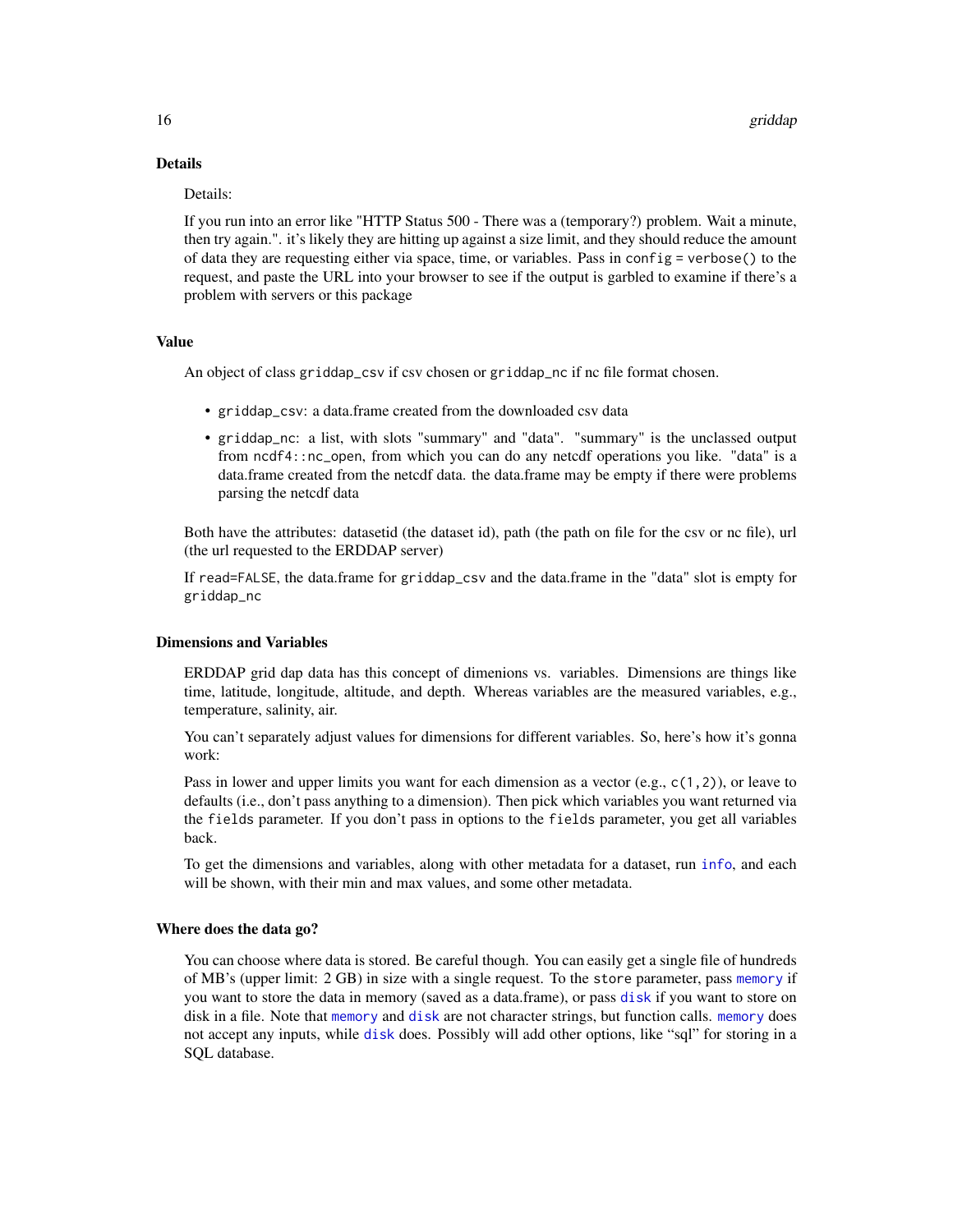#### griddap 17

#### Non-lat/lon grid data

Some gridded datasets have latitude/longitude components, but some do not. When nc format gridded datasets have latitude and longitude we "melt" them into a data.frame for easy downstream consumption. When nc format gridded datasets do not have latitude and longitude components, we do not read in the data, throw a warning saying so. You can readin the nc file yourself with the file path. CSV format is not affected by this issue as CSV data is easily turned into a data.frame regardless of whether latitude/longitude data are present.

# References

https://upwell.pfeg.noaa.gov/erddap/rest.html

```
## Not run:
# single variable dataset
## You can pass in the outpu of a call to info
(out <- info('erdVHNchlamday'))
## Or, pass in a dataset id
(res <- griddap('erdVHNchlamday',
time = c('2015-04-01','2015-04-10'),
latitude = c(18, 21),
longitude = c(-120, -119)))
# multi-variable dataset
(out <- info('erdQMekm14day'))
(res <- griddap(out,
time = c('2015-12-28','2016-01-01'),
latitude = c(24, 23),
longitude = c(88, 90)))
(res <- griddap(out, time = c('2015-12-28','2016-01-01'),
  latitude = c(24, 23), longitude = c(88, 90), fields = 'mod_current'))
(res <- griddap(out, time = c('2015-12-28','2016-01-01'),
  latitude = c(24, 23), longitude = c(88, 90), fields = 'mod_current',
   stride = c(1, 2, 1, 2))(res <- griddap(out, time = c('2015-12-28','2016-01-01'),
  latitude = c(24, 23), longitude = c(88, 90),
   fields = c('mod_current','u_current')))
# Write to memory (within R), or to disk
(out <- info('erdQSwindmday'))
## disk, by default (to prevent bogging down system w/ large datasets)
## you can also pass in path and overwrite options to disk()
(res <- griddap(out,
time = c('2006-07-11','2006-07-20'),
longitude = c(166, 170),
store = disk()))
```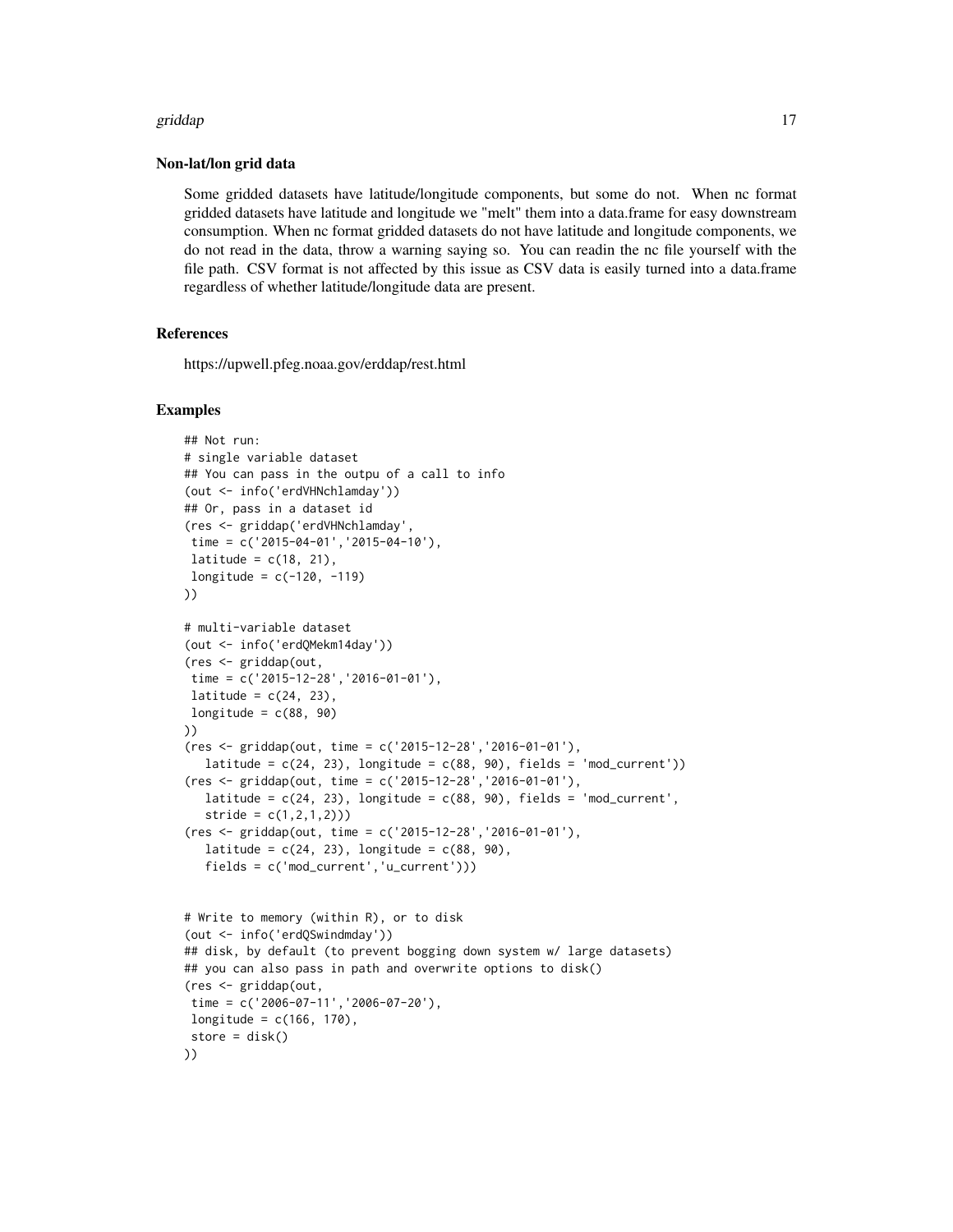#### 18 griddap i 1992 o 1992 a 1993 a 1994 a 1999 a 1999 a 1999 a 1999 a 1999 a 1999 a 1999 a 1999 a 1999 a 1999 a

```
## the 2nd call is much faster as it's mostly just the time of reading in
## the table from disk
system.time( griddap(out,
time = c('2006-07-11', '2006-07-15'),longitude = c(10, 15),
store = disk()
) )
system.time( griddap(out,
time = c('2006-07-11','2006-07-15'),
 longitude = c(10, 15),
 store = disk()
) )
## memory - you have to choose fmt="csv" if you use memory
(res <- griddap("erdMBchla1day",
time = c('2015-01-01','2015-01-03'),
latitude = c(14, 15),
longitude = c(125, 126),
 fmt = "csv", store = memory()))
## Use ncdf4 package to parse data
info("erdMBchla1day")
(res <- griddap("erdMBchla1day",
time = c('2015-01-01','2015-01-03'),
 latitude = c(14, 15),
longitude = c(125, 126)))
# Get data in csv format
## by default, we get netcdf format data
(res <- griddap('erdMBchla1day',
time = c('2015-01-01','2015-01-03'),
 latitude = c(14, 15),
longitude = c(125, 126),
fmt = "csv"))
# Use a different ERDDAP server url
## NOAA IOOS PacIOOS
url = "https://cwcgom.aoml.noaa.gov/erddap/"
out <- info("miamiacidification", url = url)
(res <- griddap(out,
time = c('2019-11-01','2019-11-03'),
latitude = c(15, 16),
longitude = c(-90, -88)))
## pass directly into griddap() - if you pass a datasetid string directly
## you must pass in the url or you'll be querying the default ERDDAP url,
## which isn't the one you want if you're not using the default ERDDAP url
griddap("miamiacidification", url = url,
 time = c('2019-11-01','2019-11-03'),
 latitude = c(15, 16),
```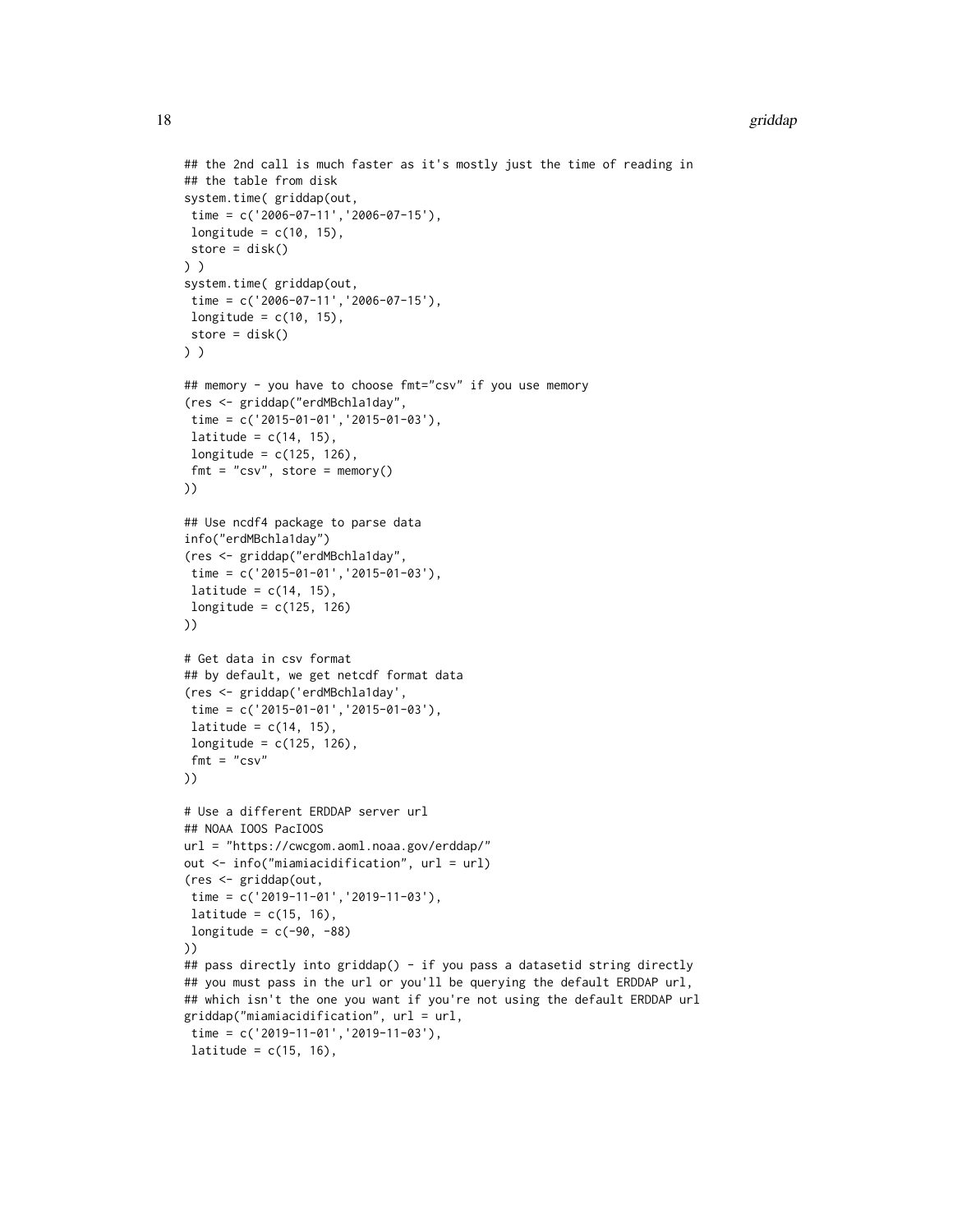```
longitude = c(-90, -88)\lambda# Using 'last'
## with time
griddap('erdVHNchlamday',
 time = c('last-5', 'last'),latitude = c(18, 21),
longitude = c(-120, -119)\lambda## with latitude
griddap('erdVHNchlamday',
  time = c('2015-04-01','2015-04-10'),
  latitude = c('last', 'last'),
  longitude = c(-120, -119))
## with longitude
griddap('erdVHNchlamday',
  time = c('2015-04-01','2015-04-10'),
  latitude = c(18, 21),
  longitude = c('last', 'last')
\lambda# datasets without lat/lon grid and with fmt=nc
# FIXME: this dataset is gone
# (x <- info('glos_tds_5912_ca66_3f41'))
# res <- griddap(x,
# time = c('2018-04-01','2018-04-10'),
# ny = c(1, 2),
# nx = c(3, 5)# )
## data.frame is empty
# res$data
## read in from the nc file path
# ncdf4::nc_open(res$summary$filename)
```

```
## End(Not run)
```
<span id="page-18-1"></span>info *Get information on an ERDDAP dataset.*

# Description

Get information on an ERDDAP dataset.

#### Usage

```
info(datasetid, url = curl(), ...)
```
as.info(x, url)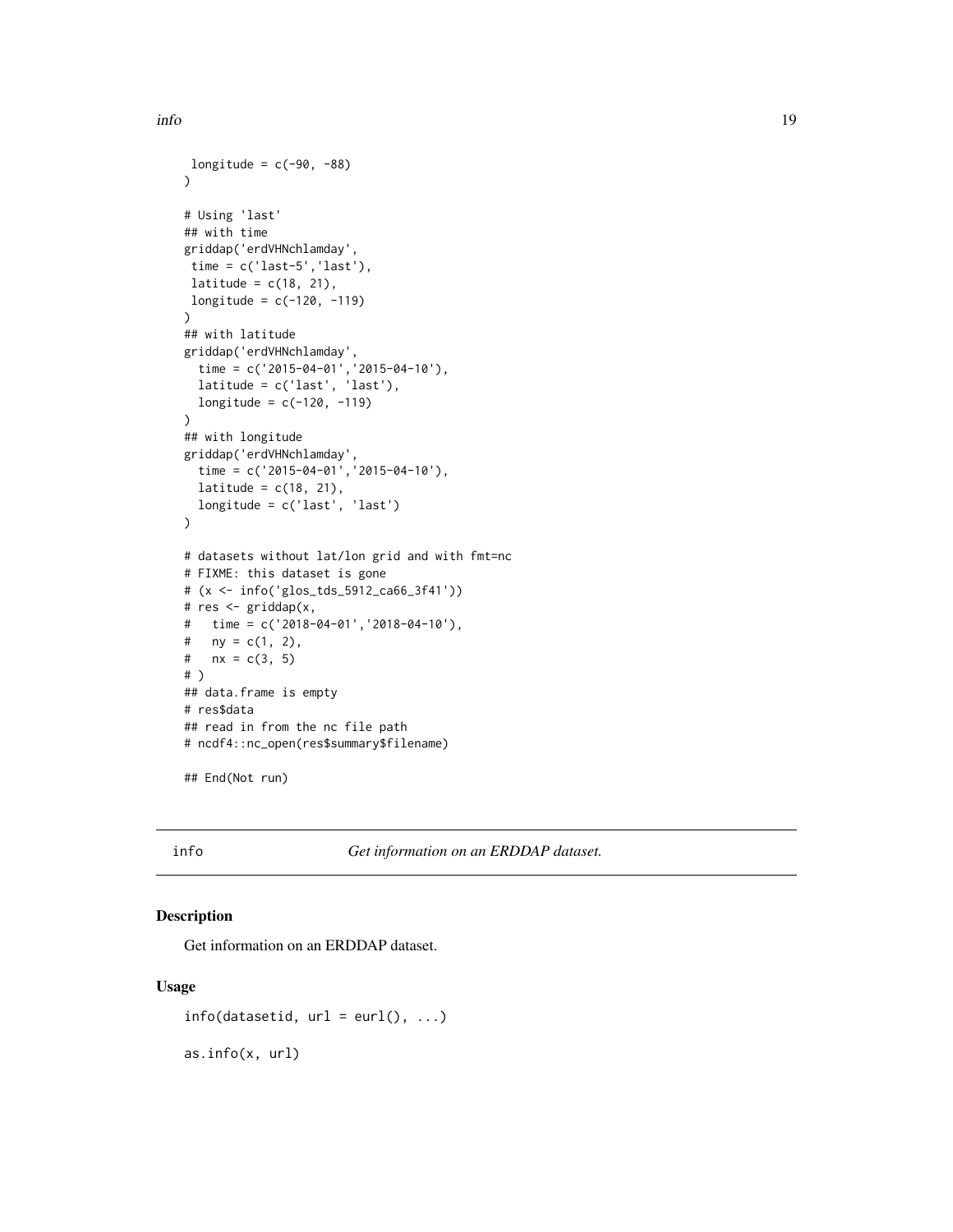#### <span id="page-19-0"></span>Arguments

| datasetid | Dataset id                                                                                                        |
|-----------|-------------------------------------------------------------------------------------------------------------------|
| url       | A URL for an ERDDAP server. Default: https://upwell.pfeg.noaa.gov/erddap/ -<br>See eurl $()$ for more information |
| $\cdots$  | Further args passed on to crul::verb-GET (must be a named parameter)                                              |
| X         | A datasetid or the output of info                                                                                 |
|           |                                                                                                                   |

#### Value

Prints a summary of the data on return, but you can index to various information.

The data is a list of length two with:

- variables Data.frame of variables and their types
- alldata List of data variables and their full attributes

Where alldata element has many data.frame's, one for each variable, with metadata for that variable. E.g., for griddap dataset noaa\_pfeg\_696e\_ec99\_6fa6, alldata has:

- NC\_GLOBAL
- time
- latitude
- longitude
- sss

#### References

https://upwell.pfeg.noaa.gov/erddap/index.html

```
## Not run:
# grid dap datasets
info('erdATastnhday')
(out <- ed_search(query='temperature'))
info(out$info$dataset_id[5])
info(out$info$dataset_id[15])
info(out$info$dataset_id[25])
info(out$info$dataset_id[150])
info(out$info$dataset_id[400])
info(out$info$dataset_id[678])
out <- info(datasetid='erdMBchla1day')
```

```
## See brief overview of the variables and range of possible values, if given
out$variables
## all information on longitude
out$alldata$longitude
## all information on chlorophyll
```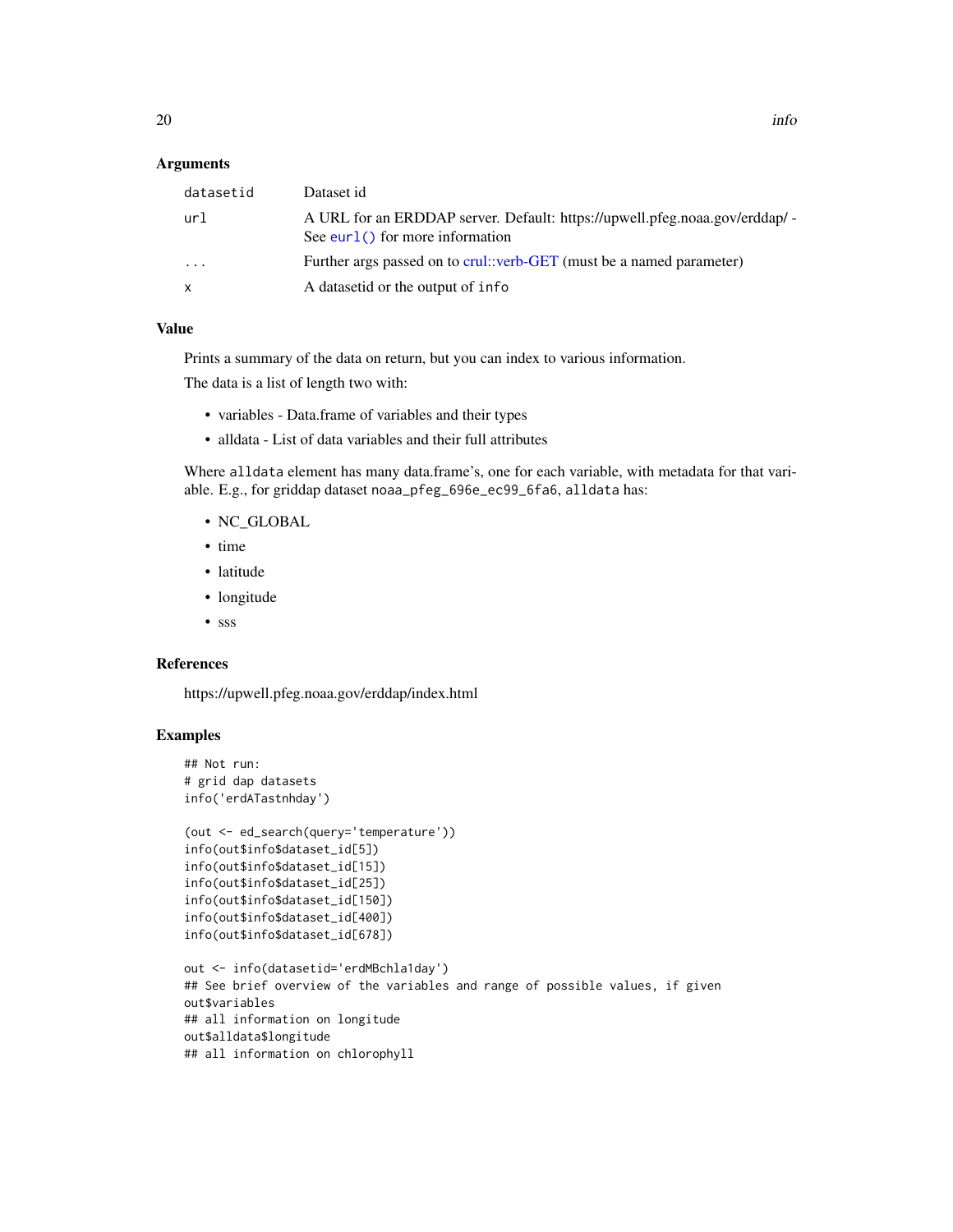#### <span id="page-20-0"></span>institutions 21

out\$alldata\$chlorophyll

```
# table dap datasets
(out <- ed_search(query='temperature', which = "table"))
info(out$info$dataset_id[1])
info(out$info$dataset_id[2])
info(out$info$dataset_id[3])
info(out$info$dataset_id[4])
```

```
info('erdCinpKfmBT')
out <- info('erdCinpKfmBT')
## See brief overview of the variables and range of possible values, if given
out$variables
## all information on longitude
out$alldata$longitude
## all information on Haliotis_corrugata_Mean_Density
out$alldata$Haliotis_corrugata_Mean_Density
# use a different ERDDAP server
```
## Marine Institute (Ireland) info("IMI\_CONN\_2D", url = "http://erddap.marine.ie/erddap/")

## End(Not run)

institutions *institutions*

#### Description

institutions

## Format

A character vector

ioos\_categories *ioos\_categories*

## Description

ioos\_categories

#### Format

A character vector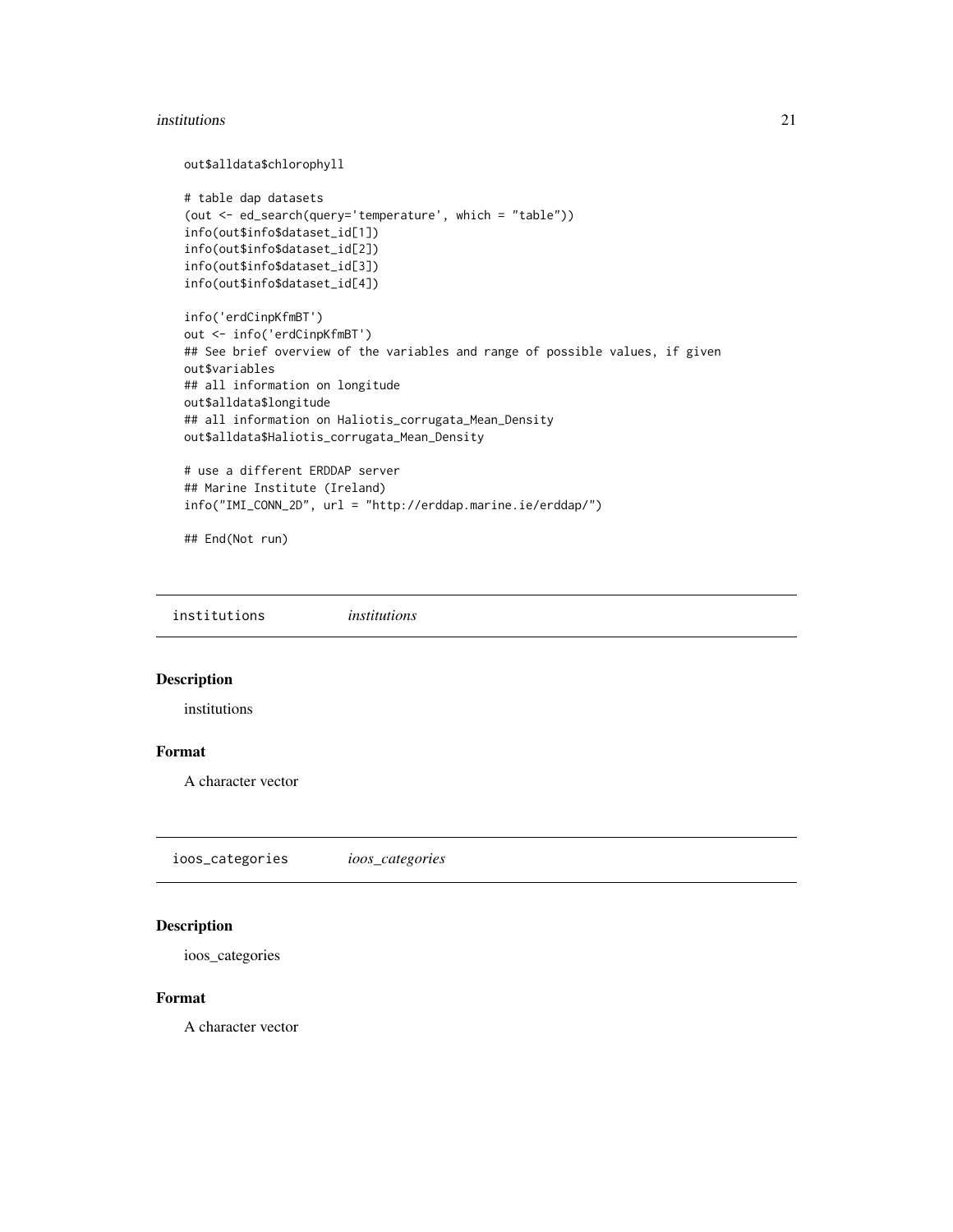<span id="page-21-0"></span>keywords *keywords*

# Description

keywords

# Format

A character vector

key\_words *Convert a CF Standard Name to/from a GCMD Science Keyword*

# Description

Convert a CF Standard Name to/from a GCMD Science Keyword

# Usage

 $key_words(cf = NULL, gcmd = NULL, url = curl(), ...)$ 

# Arguments

| cf                      | character; A cf standard name http://cfconventions.org/Data/cf-standard-names/27/build/cf-<br>standard-name-table.html |
|-------------------------|------------------------------------------------------------------------------------------------------------------------|
| gcmd                    | character; A GCMD science keyword http://gcmd.gsfc.nasa.gov/learn/keyword_list.html                                    |
| url                     | A URL for an ERDDAP server. Default: https://upwell.pfeg.noaa.gov/erddap/.<br>See eurl $()$ for more information       |
| $\cdot$ $\cdot$ $\cdot$ | Curl options passed on to crul: verb-GET                                                                               |

```
## Not run:
key_words(cf = "air_pressure")
cat(key_words(cf = "air_pressure"))
# a different ERDDAP server
# key_words(cf = "air_pressure", url = servers()$url[6])
```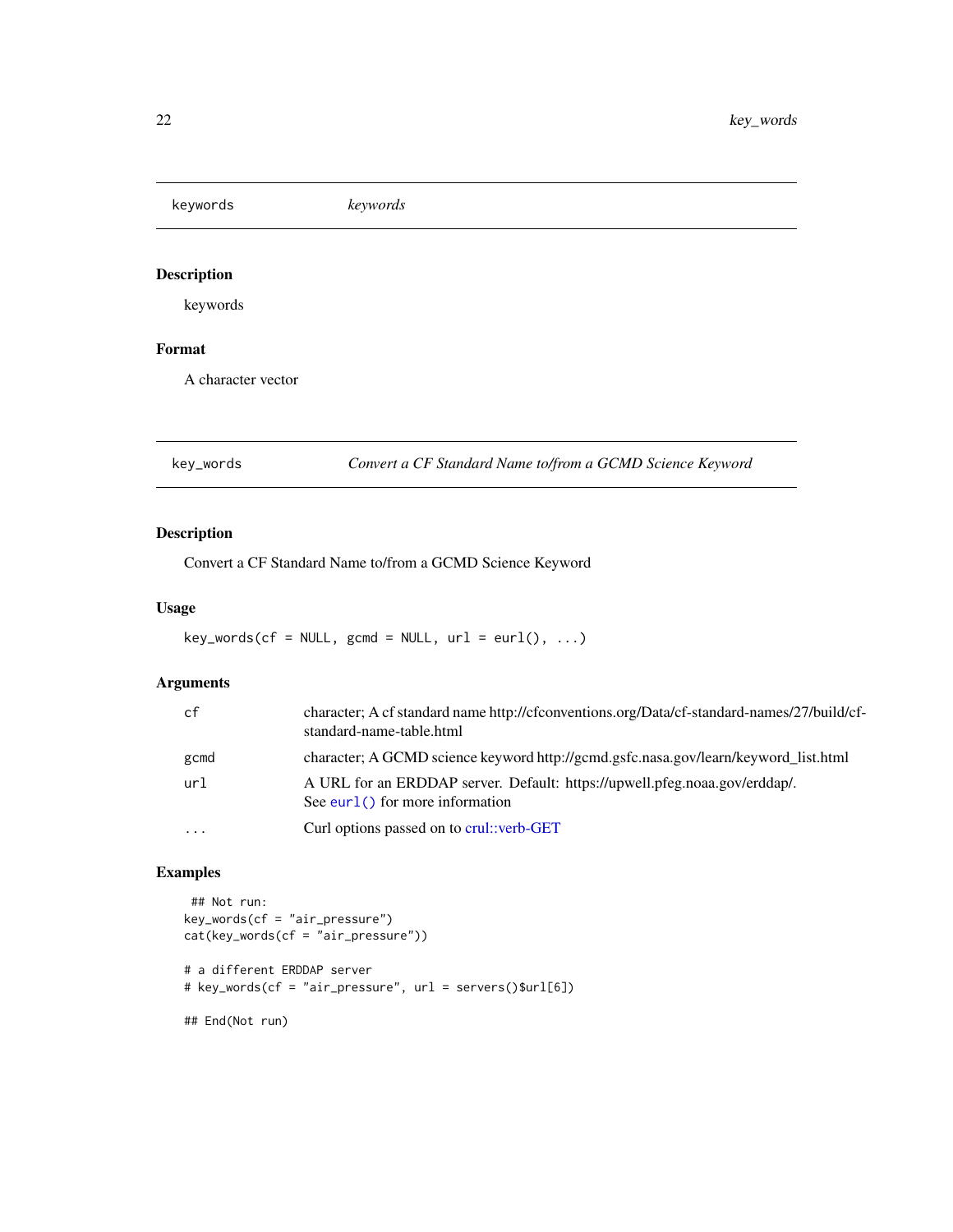<span id="page-22-0"></span>longnames *longnames*

# Description

longnames

# Format

A character vector

# servers *ERDDAP server URLS and other info*

# Description

ERDDAP server URLS and other info

# Usage

servers(...)

# Arguments

... curl options passed on to [crul::verb-GET](#page-0-0)

## Value

data.frame with 3 columns:

- name (character): ERDDAP name
- url (character): ERDDAP url
- public (logical): whether it's public or not

# Examples

## Not run: servers()

## End(Not run)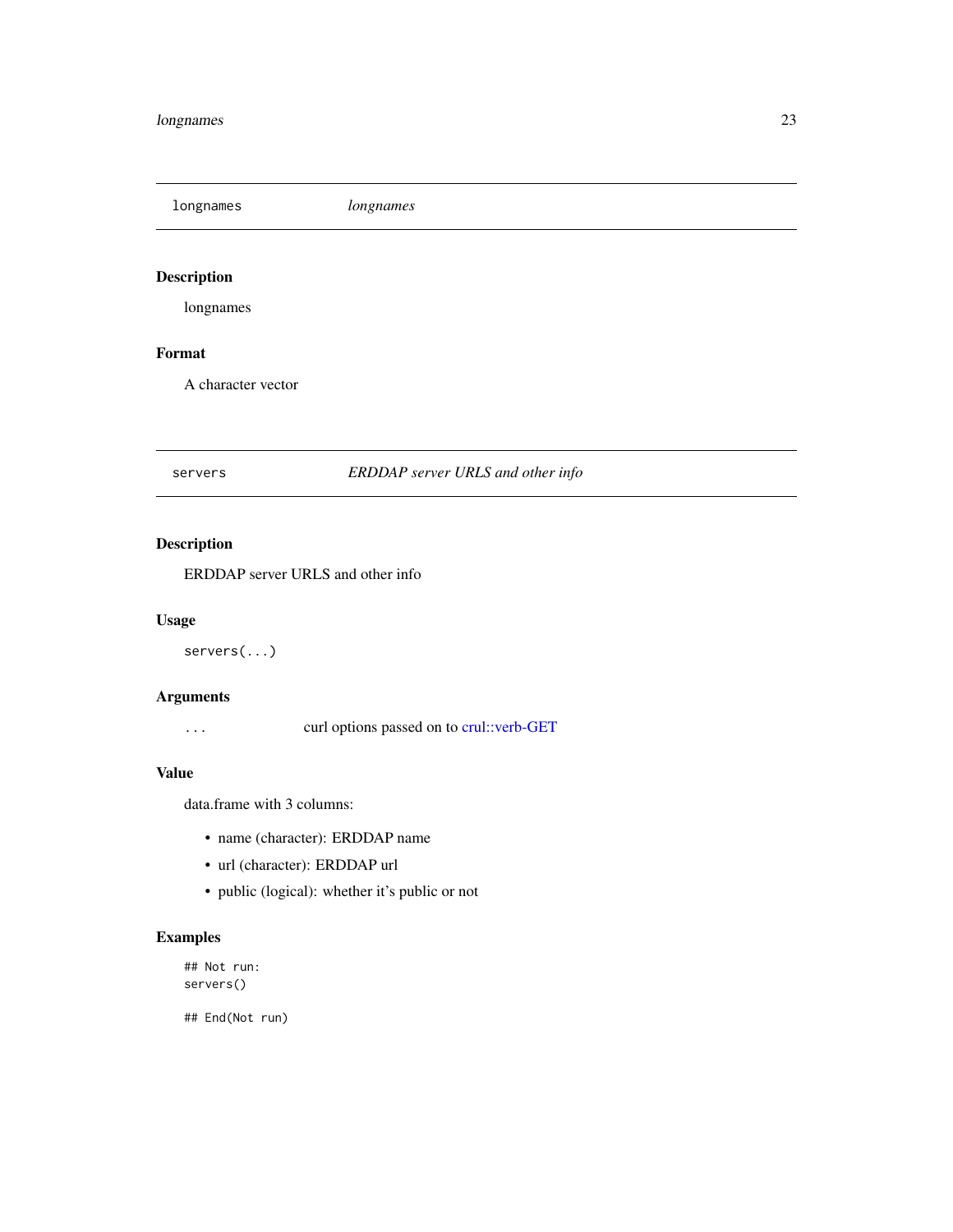<span id="page-23-0"></span>standardnames *standardnames*

# Description

standardnames

# Format

A character vector

#### <span id="page-23-1"></span>tabledap *Get ERDDAP tabledap data.*

# Description

Get ERDDAP tabledap data.

# Usage

```
tabledap(
 x,
  ...,
 fields = NULL,
 distinct = FALSE,
 orderby = NULL,
 orderbymax = NULL,
 orderbymin = NULL,
 orderbyminmax = NULL,
 units = NULL,
 url = curl(),store = disk(),
 callopts = list()
)
```
# Arguments

| $\mathsf{x}$            | Anything coercable to an object of class info. So the output of a call to $inf\circ($ ,<br>or a datasetid, which will internally be passed through info() |
|-------------------------|-----------------------------------------------------------------------------------------------------------------------------------------------------------|
| $\cdot$ $\cdot$ $\cdot$ | Any number of key-value pairs in quotes as query constraints. See Details $\&$<br>examples                                                                |
| fields                  | Columns to return, as a character vector                                                                                                                  |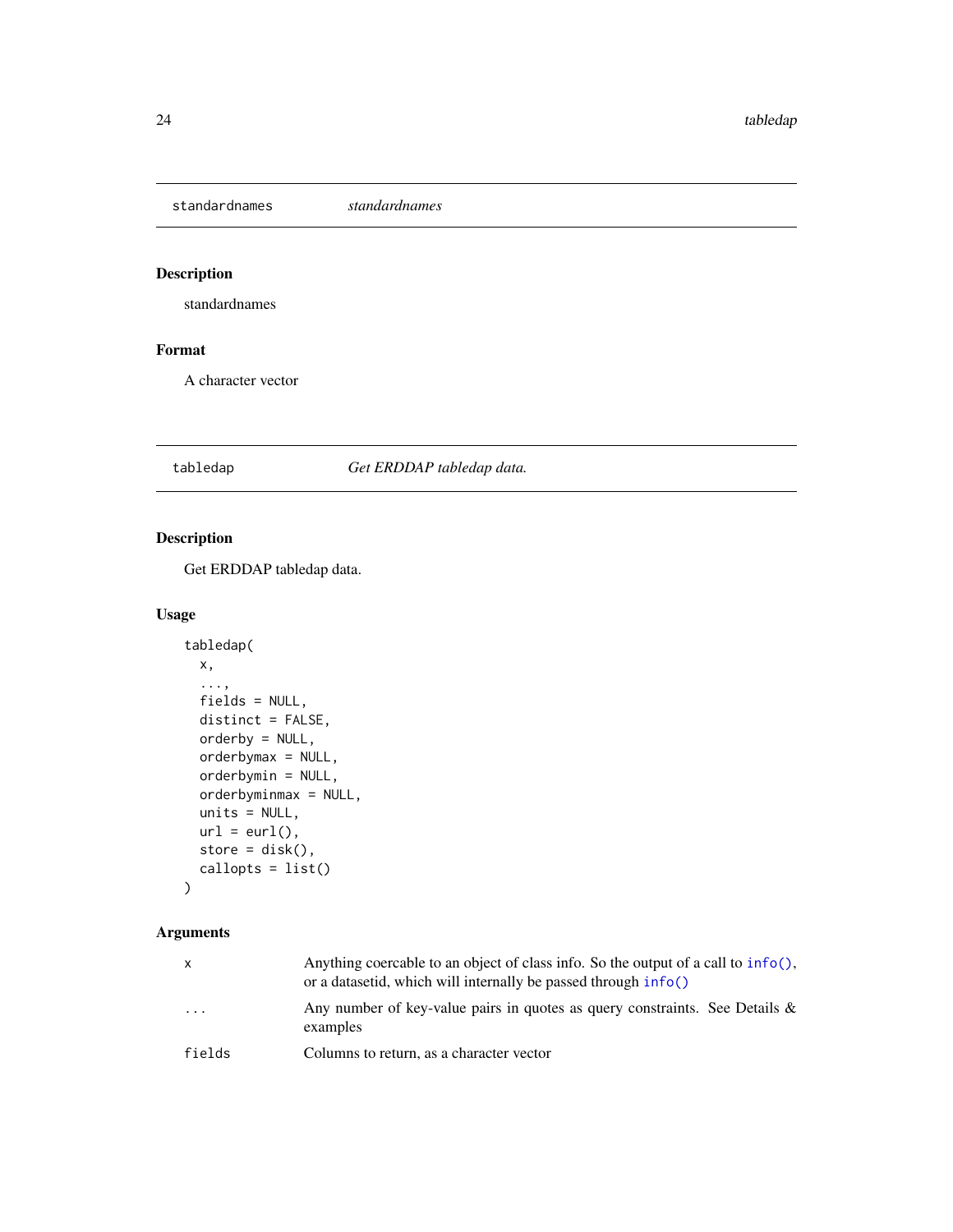#### <span id="page-24-0"></span>tabledap 25

| distinct      | If TRUE ERDDAP will sort all of the rows in the results table (starting with the<br>first requested variable, then using the second requested variable if the first vari-<br>able has a tie, ), then remove all non-unique rows of data. In many situations,<br>ERDDAP can return distinct values quickly and efficiently. But in some cases,<br>ERDDAP must look through all rows of the source dataset.                                                                                                                                                                         |
|---------------|-----------------------------------------------------------------------------------------------------------------------------------------------------------------------------------------------------------------------------------------------------------------------------------------------------------------------------------------------------------------------------------------------------------------------------------------------------------------------------------------------------------------------------------------------------------------------------------|
| orderby       | If used, ERDDAP will sort all of the rows in the results table (starting with the<br>first variable, then using the second variable if the first variable has a tie, ).<br>Normally, the rows of data in the response table are in the order they arrived<br>from the data source. orderBy allows you to request that the results table be<br>sorted in a specific way. For example, use orderby=c("stationID, time") to<br>get the results sorted by stationID, then time. The orderby variables MUST be<br>included in the list of requested variables in the fields parameter. |
| orderbymax    | Give a vector of one or more fields, that must be included in the fields parameter<br>as well. Gives back data given constraints. ERDDAP will sort all of the rows in<br>the results table (starting with the first variable, then using the second variable<br>if the first variable has a tie, ) and then just keeps the rows where the value of<br>the last sort variable is highest (for each combination of other values).                                                                                                                                                   |
| orderbymin    | Same as orderby max parameter, except returns minimum value.                                                                                                                                                                                                                                                                                                                                                                                                                                                                                                                      |
| orderbyminmax | Same as orderbymax parameter, except returns two rows for every combination<br>of the n-1 variables: one row with the minimum value, and one row with the<br>maximum value.                                                                                                                                                                                                                                                                                                                                                                                                       |
| units         | One of 'udunits' (units will be described via the UDUNITS standard (e.g., degrees_C))<br>or 'ucum' (units will be described via the UCUM standard (e.g., Cel)).                                                                                                                                                                                                                                                                                                                                                                                                                   |
| url           | A URL for an ERDDAP server. Default: https://upwell.pfeg.noaa.gov/erddap/ -<br>See $eur1()$ for more information                                                                                                                                                                                                                                                                                                                                                                                                                                                                  |
| store         | One of disk (default) or memory. You can pass options to disk                                                                                                                                                                                                                                                                                                                                                                                                                                                                                                                     |
| callopts      | Curl options passed on to crul::verb-GET (must be named parameters)                                                                                                                                                                                                                                                                                                                                                                                                                                                                                                               |
|               |                                                                                                                                                                                                                                                                                                                                                                                                                                                                                                                                                                                   |

#### Details

For key-value pair query constraints, the valid operators are  $=$ ,  $! =$  (not equals),  $= \infty$  (a regular expression test),  $\lt$ ,  $\lt$ =,  $\gt$ , and  $\gt$ =. For regular expressions you need to add a regular expression. For others, nothing more is needed. Construct the entry like 'time>=2001-07-07' with the parameter on the left, value on the right, and the operator in the middle, all within a set of quotes. Since ERDDAP accepts values other than =, we can't simply do time = '2001-07-07' as we normally would.

Server-side functionality: Some tasks are done server side. You don't have to worry about what that means. They are provided via parameters in this function. See distinct, orderby, orderbymax, orderbymin, orderbyminmax, and units.

Data is cached based on all parameters you use to get a dataset, including base url, query parameters. If you make the same exact call in the same or a different R session, as long you don't clear the cache, the function only reads data from disk, and does not have to request the data from the web again.

If you run into an error like "HTTP Status 500 - There was a (temporary?) problem. Wait a minute, then try again.". it's likely they are hitting up against a size limit, and they should reduce the amount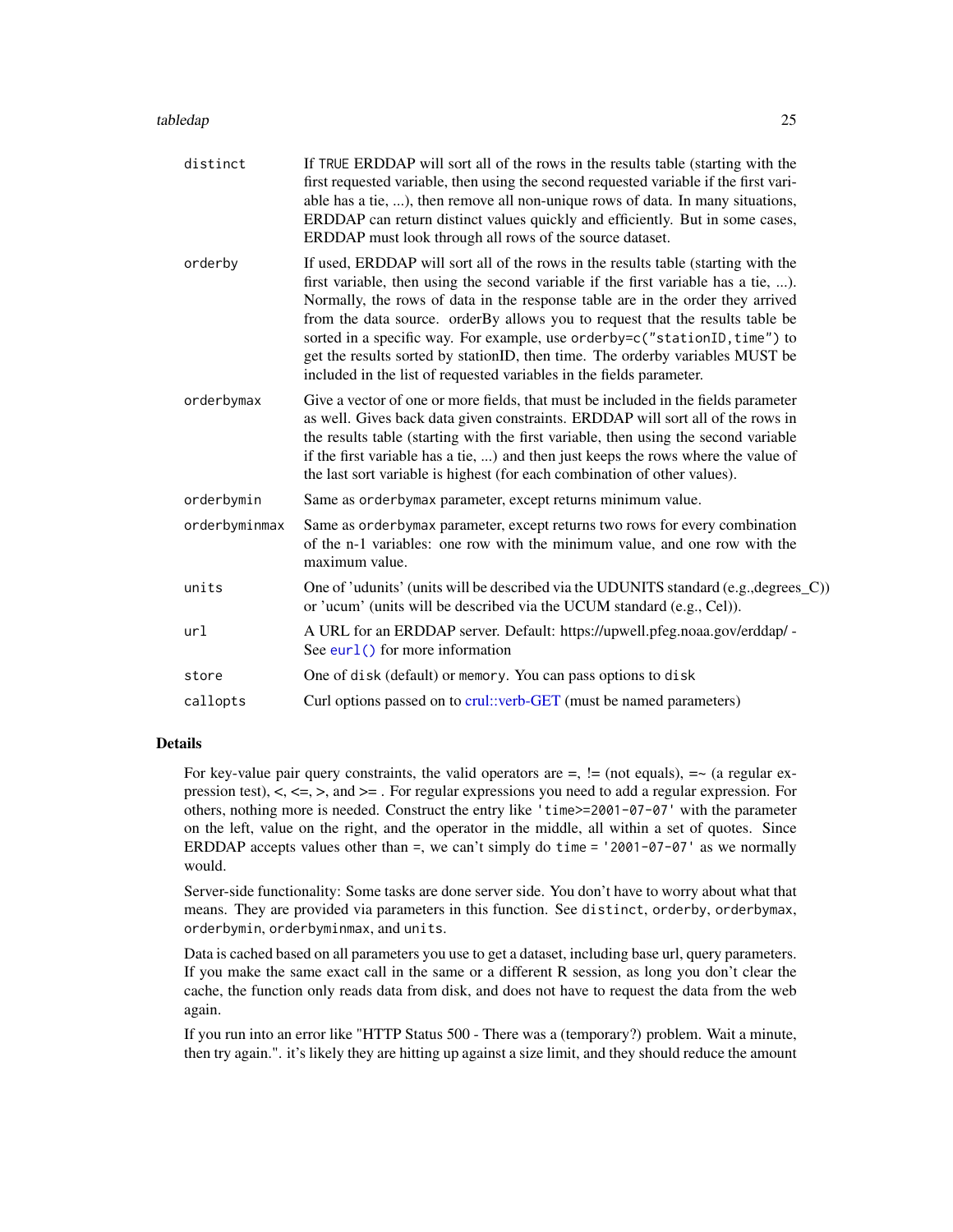of data they are requesting either via space, time, or variables. Pass in config = verbose() to the request, and paste the URL into your browser to see if the output is garbled to examine if there's a problem with servers or this package

#### Value

An object of class tabledap. This class is a thin wrapper around a data.frame, so the data you get back is a data.frame with metadata attached as attributes (datasetid, path (path where the csv is stored on your machine), url (url for the request))

#### References

https://upwell.pfeg.noaa.gov/erddap/index.html

```
## Not run:
# Just passing the datasetid without fields gives all columns back
tabledap('erdCinpKfmBT')
# Pass time constraints
tabledap('erdCinpKfmBT', 'time>=2006-08-24')
# Pass in fields (i.e., columns to retrieve) & time constraints
tabledap('erdCinpKfmBT',
 fields = c('longitude', 'latitude', 'Aplysia_californica_Mean_Density'),
  'time>=2006-08-24'
\lambda# Get info on a datasetid, then get data given information learned
info('erdCalCOFIlrvsiz')$variables
tabledap('erdCalCOFIlrvsiz', fields=c('latitude','longitude','larvae_size',
   'itis_tsn'), 'time>=2011-10-25', 'time<=2011-10-31')
# An example workflow
## Search for data
(out <- ed_search(query='fish', which = 'table'))
## Using a datasetid, search for information on a datasetid
id <- out$alldata[[1]]$dataset_id
vars <- info(id)$variables
## Get data from the dataset
vars$variable_name[1:3]
tabledap(id, fields = vars$variable_name[1:3])
# Time constraint
## Limit by time with date only
(info <- info('erdCinpKfmBT'))
tabledap(info, fields = c(
  'latitude','longitude','Haliotis_fulgens_Mean_Density'),
  'time>=2001-07-14')
# Use distinct parameter - compare to distinct = FALSE
```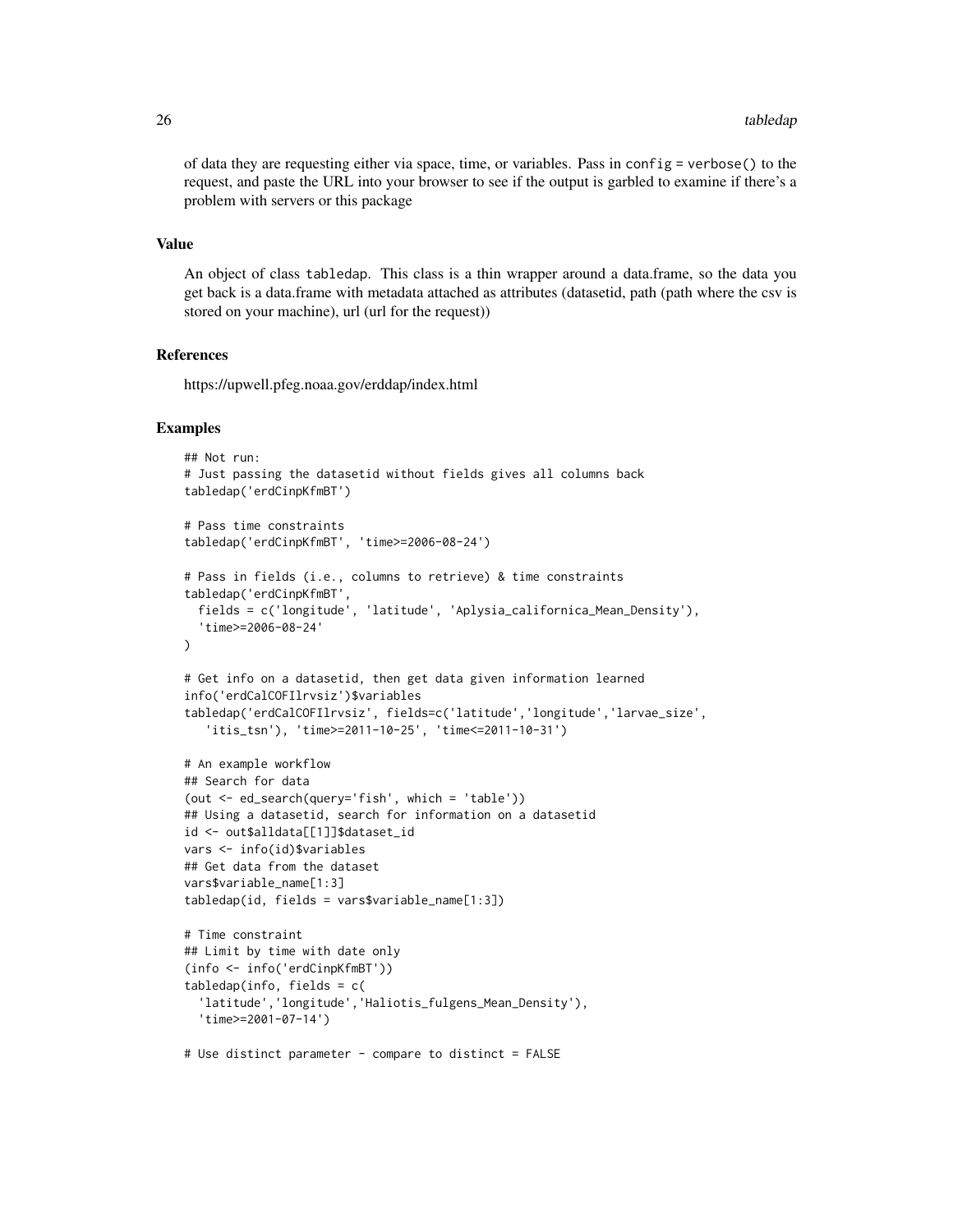```
tabledap('sg114_3',
   fields=c('longitude','latitude','trajectory'),
   'time>=2008-12-05', distinct = TRUE)
# Use units parameter
## In this example, values are the same, but sometimes they can be different
## given the units value passed
tabledap('erdCinpKfmT', fields=c('longitude','latitude','time','temperature'),
   'time>=2007-09-19', 'time<=2007-09-21', units='udunits')
tabledap('erdCinpKfmT', fields=c('longitude','latitude','time','temperature'),
   'time>=2007-09-19', 'time<=2007-09-21', units='ucum')
# Use orderby parameter
tabledap('erdCinpKfmT', fields=c('longitude','latitude','time','temperature'),
   'time>=2007-09-19', 'time<=2007-09-21', orderby='temperature')
# Use orderbymax parameter
tabledap('erdCinpKfmT', fields=c('longitude','latitude','time','temperature'),
   'time>=2007-09-19', 'time<=2007-09-21', orderbymax='temperature')
# Use orderbymin parameter
tabledap('erdCinpKfmT', fields=c('longitude','latitude','time','temperature'),
   'time>=2007-09-19', 'time<=2007-09-21', orderbymin='temperature')
# Use orderbyminmax parameter
tabledap('erdCinpKfmT', fields=c('longitude','latitude','time','temperature'),
   'time>=2007-09-19', 'time<=2007-09-21', orderbyminmax='temperature')
# Use orderbymin parameter with multiple values
tabledap('erdCinpKfmT',
   fields=c('longitude','latitude','time','depth','temperature'),
   'time>=2007-06-10', 'time<=2007-09-21',
  orderbymax=c('depth','temperature')
\mathcal{L}# Integrate with taxize
out <- tabledap('erdCalCOFIlrvcntHBtoHI',
   fields = c('latitude','longitude','scientific_name','itis_tsn'),
   'time>=2007-06-10', 'time<=2007-09-21'
\lambdatsns <- unique(out$itis_tsn[1:100])
library("taxize")
classif <- classification(tsns, db = "itis")
head(rbind(classif)); tail(rbind(classif))
# Write to memory (within R), or to disk
(out <- info('erdCinpKfmBT'))
## disk, by default (to prevent bogging down system w/ large datasets)
## the 2nd call is much faster as it's mostly just the time of reading
## in the table from disk
system.time( tabledap('erdCinpKfmBT', store = disk()) )
system.time( tabledap('erdCinpKfmBT', store = disk()) )
## memory
tabledap('erdCinpKfmBT', store = memory())
# use a different ERDDAP server
## NOAA IOOS NERACOOS
```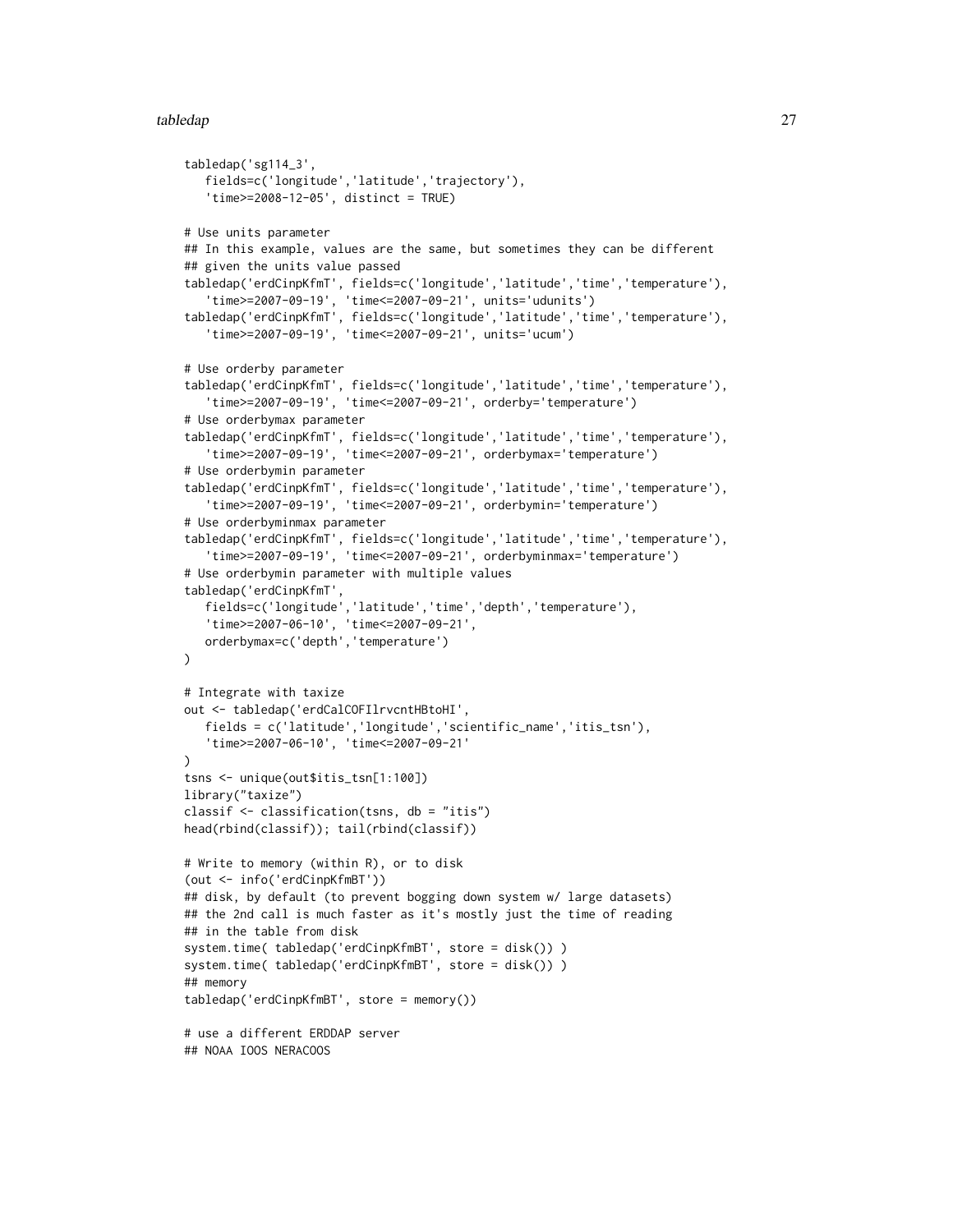#### 28 version was a set of the contract of the contract of the contract of the contract of the contract of the contract of the contract of the contract of the contract of the contract of the contract of the contract of the co

```
url <- "http://www.neracoos.org/erddap/"
tabledap("E01_optics_hist", url = url)
```
## End(Not run)

variablenames *variablenames*

# Description

variablenames

# Format

A character vector

version *Get ERDDAP version*

# Description

Get ERDDAP version

# Usage

 $version(url = curl(), ...)$ 

# Arguments

| url | A URL for an ERDDAP server. Default: https://upwell.pfeg.noaa.gov/erddap/ - |
|-----|-----------------------------------------------------------------------------|
|     | See eurl $()$ for more information                                          |
| .   | Curl options passed on to crul: verb-GET                                    |

# Examples

```
## Not run:
version()
ss <- servers()
version(ss$url[2])
version(ss$url[3])
```
## End(Not run)

<span id="page-27-0"></span>